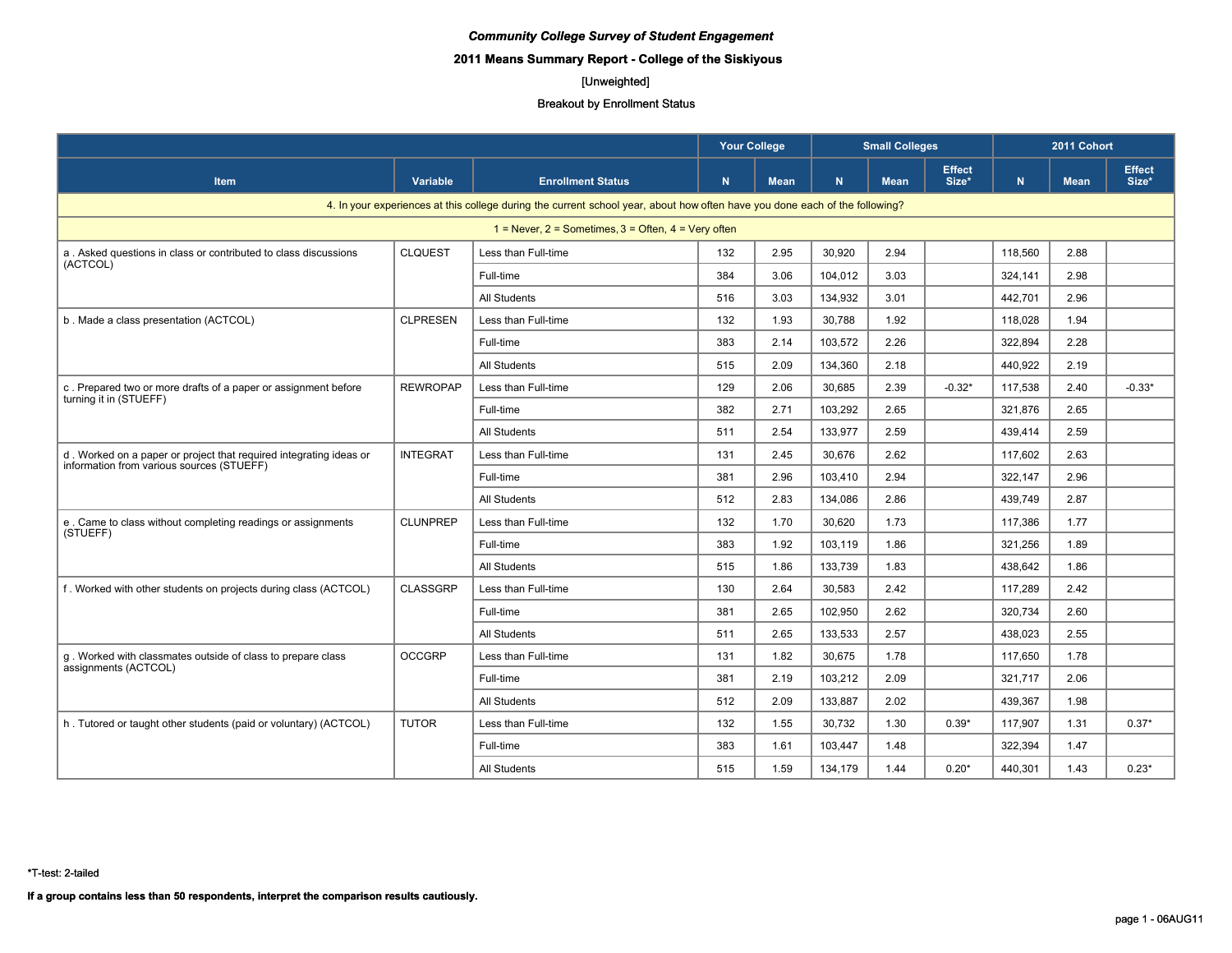# **2011 Means Summary Report - College of the Siskiyous**

# [Unweighted]

|                                                                     |                 |                                                                                                                             | <b>Your College</b> |             |         | <b>Small Colleges</b> |                        | 2011 Cohort |             |                        |
|---------------------------------------------------------------------|-----------------|-----------------------------------------------------------------------------------------------------------------------------|---------------------|-------------|---------|-----------------------|------------------------|-------------|-------------|------------------------|
| <b>Item</b>                                                         | Variable        | <b>Enrollment Status</b>                                                                                                    | N.                  | <b>Mean</b> | N.      | <b>Mean</b>           | <b>Effect</b><br>Size* | N           | <b>Mean</b> | <b>Effect</b><br>Size* |
|                                                                     |                 | 4. In your experiences at this college during the current school year, about how often have you done each of the following? |                     |             |         |                       |                        |             |             |                        |
|                                                                     |                 | $1 =$ Never, $2 =$ Sometimes, $3 =$ Often, $4 =$ Very often                                                                 |                     |             |         |                       |                        |             |             |                        |
| i. Participated in a community-based project as a part of a regular | <b>COMMPROJ</b> | Less than Full-time                                                                                                         | 131                 | 1.47        | 30.596  | 1.26                  | $0.35*$                | 117.337     | 1.25        | $0.35*$                |
| course (ACTCOL)                                                     |                 | Full-time                                                                                                                   | 381                 | 1.43        | 103,067 | 1.41                  |                        | 321,004     | 1.39        |                        |
|                                                                     |                 | <b>All Students</b>                                                                                                         | 512                 | 1.44        | 133,663 | 1.37                  |                        | 438.341     | 1.36        |                        |
| j. Used the Internet or instant messaging to work on an assignment  | <b>INTERNET</b> | Less than Full-time                                                                                                         | 131                 | 2.73        | 30,588  | 2.88                  |                        | 117,350     | 2.87        |                        |
|                                                                     |                 | Full-time                                                                                                                   | 377                 | 3.17        | 103,030 | 3.10                  |                        | 321.079     | 3.11        |                        |
|                                                                     |                 | <b>All Students</b>                                                                                                         | 508                 | 3.06        | 133.618 | 3.05                  |                        | 438.429     | 3.04        |                        |
| k. Used email to communicate with an instructor (STUFAC)            | <b>EMAIL</b>    | Less than Full-time                                                                                                         | 130                 | 2.38        | 30,638  | 2.66                  |                        | 117,476     | 2.64        |                        |
|                                                                     |                 | Full-time                                                                                                                   | 379                 | 2.92        | 103,274 | 2.91                  |                        | 321,727     | 2.92        |                        |
|                                                                     |                 | <b>All Students</b>                                                                                                         | 509                 | 2.78        | 133,912 | 2.85                  |                        | 439,203     | 2.85        |                        |
| 1. Discussed grades or assignments with an instructor (STUFAC)      | <b>FACGRADE</b> | Less than Full-time                                                                                                         | 130                 | 2.22        | 30,647  | 2.52                  | $-0.34*$               | 117,540     | 2.48        | $-0.30*$               |
|                                                                     |                 | Full-time                                                                                                                   | 382                 | 2.75        | 103,342 | 2.71                  |                        | 321,986     | 2.67        |                        |
|                                                                     |                 | <b>All Students</b>                                                                                                         | 512                 | 2.62        | 133.989 | 2.66                  |                        | 439.526     | 2.62        |                        |
| m. Talked about career plans with an instructor or advisor          | <b>FACPLANS</b> | Less than Full-time                                                                                                         | 130                 | 1.93        | 30,622  | 1.99                  |                        | 117.401     | 1.94        |                        |
| (STUFAC)                                                            |                 | Full-time                                                                                                                   | 384                 | 2.28        | 103,118 | 2.27                  |                        | 321,362     | 2.20        |                        |
|                                                                     |                 | All Students                                                                                                                | 514                 | 2.19        | 133,740 | 2.20                  |                        | 438,763     | 2.13        |                        |
| n. Discussed ideas from your readings or classes with instructors   | <b>FACIDEAS</b> | Less than Full-time                                                                                                         | 129                 | 1.81        | 30,540  | 1.69                  |                        | 117,151     | 1.67        |                        |
| outside of class (STUFAC)                                           |                 | Full-time                                                                                                                   | 382                 | 1.93        | 102.983 | 1.89                  |                        | 320.745     | 1.86        |                        |
|                                                                     |                 | All Students                                                                                                                | 511                 | 1.90        | 133.523 | 1.85                  |                        | 437.896     | 1.81        |                        |
| o. Received prompt feedback (written or oral) from instructors on   | <b>FACFEED</b>  | Less than Full-time                                                                                                         | 130                 | 2.81        | 30,613  | 2.67                  |                        | 117,417     | 2.65        |                        |
| your performance (STUFAC)                                           |                 | Full-time                                                                                                                   | 378                 | 2.84        | 103.168 | 2.74                  |                        | 321.301     | 2.72        |                        |
|                                                                     |                 | All Students                                                                                                                | 508                 | 2.83        | 133,781 | 2.72                  |                        | 438,718     | 2.70        |                        |
| p. Worked harder than you thought you could to meet an              | <b>WORKHARD</b> | Less than Full-time                                                                                                         | 132                 | 2.33        | 30,645  | 2.54                  |                        | 117,443     | 2.53        |                        |
| instructor's standards or expectations (ACCHALL)                    |                 | Full-time                                                                                                                   | 381                 | 2.63        | 103.248 | 2.68                  |                        | 321.680     | 2.67        |                        |
|                                                                     |                 | <b>All Students</b>                                                                                                         | 513                 | 2.56        | 133,893 | 2.65                  |                        | 439,123     | 2.63        |                        |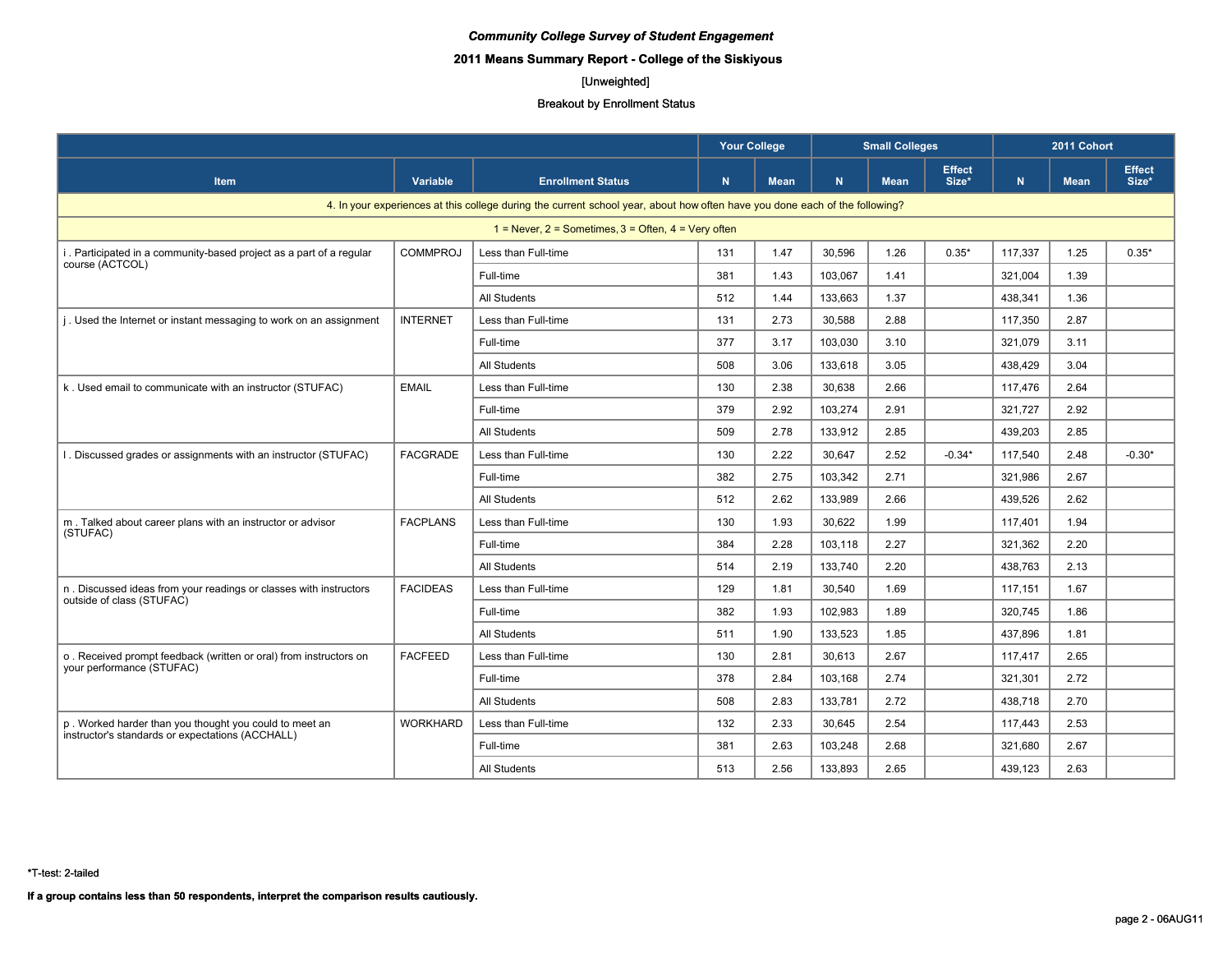# **2011 Means Summary Report - College of the Siskiyous**

# [Unweighted]

#### Breakout by Enrollment Status

|                                                                          |                 |                                                                                                                             | <b>Your College</b><br><b>Small Colleges</b><br>2011 Cohort<br><b>Effect</b> |             |         |             |       |             |             |                        |
|--------------------------------------------------------------------------|-----------------|-----------------------------------------------------------------------------------------------------------------------------|------------------------------------------------------------------------------|-------------|---------|-------------|-------|-------------|-------------|------------------------|
| <b>Item</b>                                                              | Variable        | <b>Enrollment Status</b>                                                                                                    | N                                                                            | <b>Mean</b> | N.      | <b>Mean</b> | Size* | $\mathbf N$ | <b>Mean</b> | <b>Effect</b><br>Size* |
|                                                                          |                 | 4. In your experiences at this college during the current school year, about how often have you done each of the following? |                                                                              |             |         |             |       |             |             |                        |
|                                                                          |                 | $1 =$ Never, $2 =$ Sometimes, $3 =$ Often, $4 =$ Very often                                                                 |                                                                              |             |         |             |       |             |             |                        |
| q. Worked with instructors on activities other than coursework           | <b>FACOTH</b>   | Less than Full-time                                                                                                         | 130                                                                          | 1.52        | 30,371  | 1.35        |       | 116.457     | 1.34        |                        |
| (STUFAC)                                                                 |                 | Full-time                                                                                                                   | 380                                                                          | 1.59        | 102.544 | 1.56        |       | 319.167     | 1.51        |                        |
|                                                                          |                 | <b>All Students</b>                                                                                                         | 510                                                                          | 1.57        | 132,915 | 1.51        |       | 435,624     | 1.47        |                        |
| r. Discussed ideas from your readings or classes with others outside     | <b>OOCIDEAS</b> | Less than Full-time                                                                                                         | 131                                                                          | 2.60        | 30,719  | 2.53        |       | 117,765     | 2.53        |                        |
| of class (students, family members, co-workers, etc.) (ACTCOL)           |                 | Full-time                                                                                                                   | 381                                                                          | 2.77        | 103,549 | 2.64        |       | 322,434     | 2.63        |                        |
|                                                                          |                 | <b>All Students</b>                                                                                                         | 512                                                                          | 2.73        | 134,268 | 2.61        |       | 440,199     | 2.61        |                        |
| s. Had serious conversations with students of a different race or        | <b>DIVRSTUD</b> | Less than Full-time                                                                                                         | 128                                                                          | 2.22        | 30,674  | 2.22        |       | 117,620     | 2.34        |                        |
| ethnicity other than your own                                            |                 | Full-time                                                                                                                   | 380                                                                          | 2.62        | 103,413 | 2.41        |       | 322,129     | 2.52        |                        |
|                                                                          |                 | All Students                                                                                                                | 508                                                                          | 2.52        | 134,087 | 2.37        |       | 439,749     | 2.47        |                        |
| t. Had serious conversations with students who differ from you in        | <b>DIFFSTUD</b> | Less than Full-time                                                                                                         | 131                                                                          | 2.30        | 30,627  | 2.20        |       | 117,379     | 2.25        |                        |
| terms of their religious beliefs, political opinions, or personal values |                 | Full-time                                                                                                                   | 384                                                                          | 2.61        | 103,259 | 2.44        |       | 321.806     | 2.48        |                        |
|                                                                          |                 | All Students                                                                                                                | 515                                                                          | 2.53        | 133,886 | 2.38        |       | 439.185     | 2.42        |                        |
| u. Skipped class                                                         | <b>SKIPCLAS</b> | Less than Full-time                                                                                                         | 131                                                                          | 1.46        | 30,756  | 1.44        |       | 117,907     | 1.48        |                        |
|                                                                          |                 | Full-time                                                                                                                   | 383                                                                          | 1.66        | 103,590 | 1.58        |       | 322,737     | 1.61        |                        |
|                                                                          |                 | All Students                                                                                                                | 514                                                                          | 1.61        | 134.346 | 1.55        |       | 440.644     | 1.58        |                        |
|                                                                          |                 | 5. During the current school year, how much has your coursework at this college emphasized the following mental activities? |                                                                              |             |         |             |       |             |             |                        |
|                                                                          |                 | 1 = Very little, $2 =$ Some, $3 =$ Quite a bit, $4 =$ Very much                                                             |                                                                              |             |         |             |       |             |             |                        |
| a. Memorizing facts, ideas, or methods from your courses and             | <b>MEMORIZE</b> | Less than Full-time                                                                                                         | 132                                                                          | 2.56        | 30,809  | 2.79        |       | 118.144     | 2.81        |                        |
| readings so you can repeat them in pretty much the same form             |                 | Full-time                                                                                                                   | 384                                                                          | 2.89        | 103,758 | 2.90        |       | 323,259     | 2.92        |                        |
|                                                                          |                 | All Students                                                                                                                | 516                                                                          | 2.80        | 134,567 | 2.88        |       | 441,403     | 2.89        |                        |
| b. Analyzing the basic elements of an idea, experience, or theory        | ANALYZE         | Less than Full-time                                                                                                         | 132                                                                          | 2.94        | 30,701  | 2.82        |       | 117,673     | 2.85        |                        |
| (ACCHALL)                                                                |                 | Full-time                                                                                                                   | 383                                                                          | 2.93        | 103,459 | 2.93        |       | 322,318     | 2.96        |                        |
|                                                                          |                 | All Students                                                                                                                | 515                                                                          | 2.93        | 134,160 | 2.90        |       | 439,991     | 2.93        |                        |
| c. Synthesizing and organizing ideas, information, or experiences in     | SYNTHESZ        | Less than Full-time                                                                                                         | 131                                                                          | 2.85        | 30,568  | 2.70        |       | 117,163     | 2.71        |                        |
| new ways (ACCHALL)                                                       |                 | Full-time                                                                                                                   | 382                                                                          | 2.77        | 103,084 | 2.81        |       | 321,008     | 2.83        |                        |
|                                                                          |                 | All Students                                                                                                                | 513                                                                          | 2.80        | 133,652 | 2.79        |       | 438,171     | 2.80        |                        |

\*T-test: 2-tailed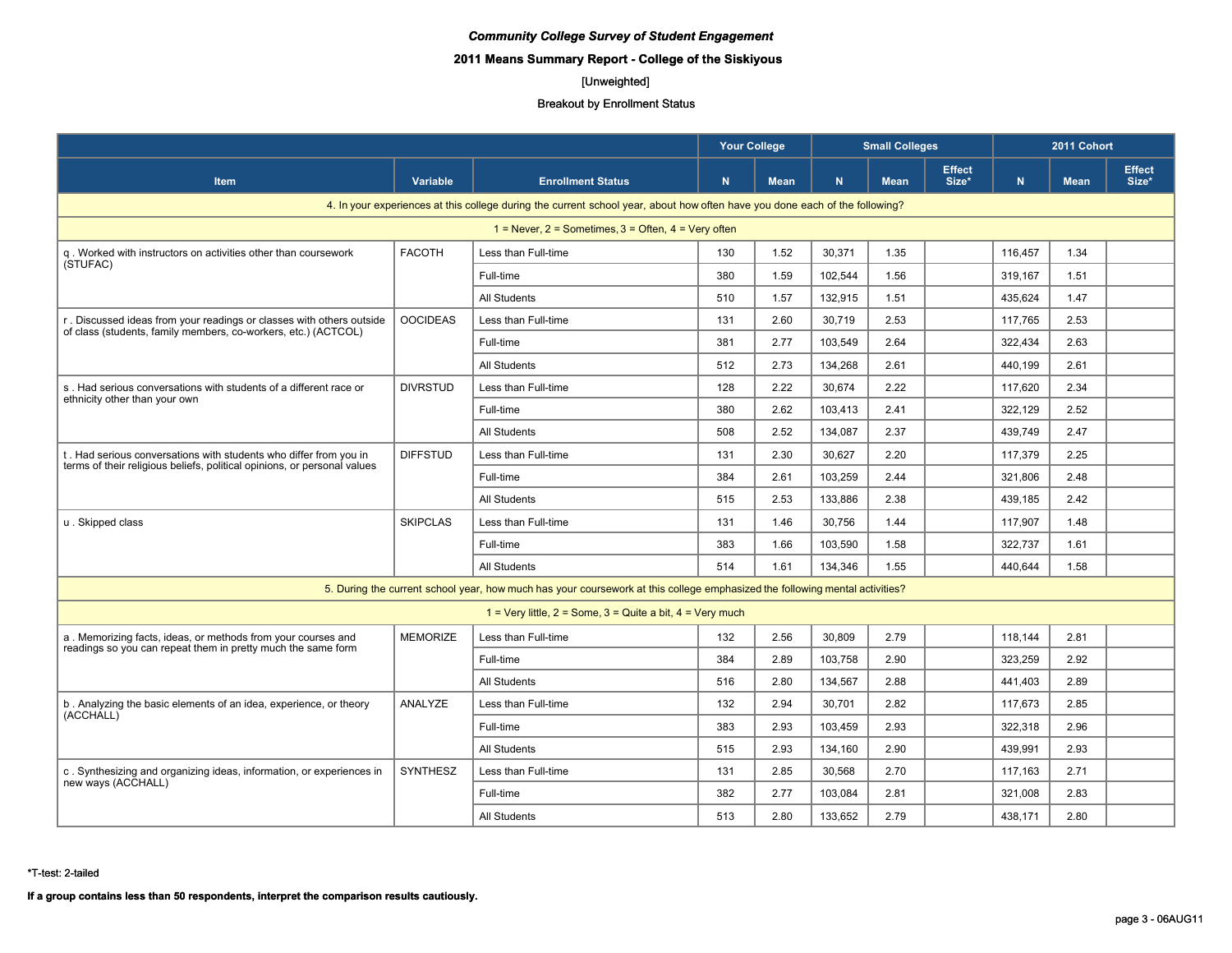# **2011 Means Summary Report - College of the Siskiyous**

# [Unweighted]

|                                                                                                                   |                 |                                                                                                                             | <b>Your College</b><br><b>Small Colleges</b><br><b>Effect</b> |             |         |             |          | 2011 Cohort |             |                        |
|-------------------------------------------------------------------------------------------------------------------|-----------------|-----------------------------------------------------------------------------------------------------------------------------|---------------------------------------------------------------|-------------|---------|-------------|----------|-------------|-------------|------------------------|
| <b>Item</b>                                                                                                       | Variable        | <b>Enrollment Status</b>                                                                                                    | N                                                             | <b>Mean</b> | N       | <b>Mean</b> | Size*    | N           | <b>Mean</b> | <b>Effect</b><br>Size* |
|                                                                                                                   |                 | 5. During the current school year, how much has your coursework at this college emphasized the following mental activities? |                                                               |             |         |             |          |             |             |                        |
|                                                                                                                   |                 | 1 = Very little, $2 =$ Some, $3 =$ Quite a bit, $4 =$ Very much                                                             |                                                               |             |         |             |          |             |             |                        |
| d. Making judgments about the value or soundness of information,                                                  | <b>EVALUATE</b> | Less than Full-time                                                                                                         | 132                                                           | 2.70        | 30,599  | 2.50        |          | 117,210     | 2.51        |                        |
| arguments, or methods (ACCHALL)                                                                                   |                 | Full-time                                                                                                                   | 381                                                           | 2.68        | 103,206 | 2.68        |          | 321,363     | 2.70        |                        |
|                                                                                                                   |                 | All Students                                                                                                                | 513                                                           | 2.69        | 133,805 | 2.64        |          | 438,573     | 2.65        |                        |
| e. Applying theories or concepts to practical problems or in new                                                  | <b>APPLYING</b> | Less than Full-time                                                                                                         | 132                                                           | 2.80        | 30,676  | 2.62        |          | 117,476     | 2.62        |                        |
| situations (ACCHALL)                                                                                              |                 | Full-time                                                                                                                   | 384                                                           | 2.75        | 103,353 | 2.79        |          | 321,887     | 2.78        |                        |
|                                                                                                                   |                 | All Students                                                                                                                | 516                                                           | 2.76        | 134.029 | 2.75        |          | 439.363     | 2.74        |                        |
| f. Using information you have read or heard to perform a new skill<br>(ACCHALL)                                   | <b>PERFORM</b>  | Less than Full-time                                                                                                         | 132                                                           | 2.86        | 30,767  | 2.74        |          | 117,959     | 2.74        |                        |
|                                                                                                                   |                 | Full-time                                                                                                                   | 384                                                           | 2.88        | 103,655 | 2.92        |          | 322,915     | 2.89        |                        |
| All Students<br>516<br>2.87<br>134.422<br>2.88<br>440.874<br>2.85                                                 |                 |                                                                                                                             |                                                               |             |         |             |          |             |             |                        |
|                                                                                                                   |                 | 6. During the current school year, about how much reading and writing have you done at this college?                        |                                                               |             |         |             |          |             |             |                        |
|                                                                                                                   |                 | 1 = None, $2$ = Between 1 and 4, $3$ = Between 5 and 10, $4$ = Between 11 and 20, $5$ = More than 20                        |                                                               |             |         |             |          |             |             |                        |
| a. Number of assigned textbooks, manuals, books, or book-length<br>packs of course readings (ACCHALL)             | <b>READASGN</b> | Less than Full-time                                                                                                         | 132                                                           | 2.39        | 30.448  | 2.74        | $-0.34*$ | 116.816     | 2.72        | $-0.33*$               |
|                                                                                                                   |                 | Full-time                                                                                                                   | 383                                                           | 3.28        | 102.765 | 3.16        |          | 320.264     | 3.13        |                        |
|                                                                                                                   |                 | All Students                                                                                                                | 515                                                           | 3.05        | 133,213 | 3.07        |          | 437,080     | 3.02        |                        |
| b. Number of books read on your own (not assigned) for personal<br>enjoyment or academic enrichment (STUEFF)      | <b>READOWN</b>  | Less than Full-time                                                                                                         | 132                                                           | 2.31        | 30.457  | 2.08        |          | 116.786     | 2.10        |                        |
|                                                                                                                   |                 | Full-time                                                                                                                   | 380                                                           | 2.19        | 102,845 | 2.08        |          | 320,421     | 2.11        |                        |
|                                                                                                                   |                 | All Students                                                                                                                | 512                                                           | 2.22        | 133,302 | 2.08        |          | 437,207     | 2.11        |                        |
| c. Number of written papers or reports of any length (ACCHALL)                                                    | <b>WRITEANY</b> | Less than Full-time                                                                                                         | 132                                                           | 2.40        | 30,434  | 2.66        |          | 116.680     | 2.66        |                        |
|                                                                                                                   |                 | Full-time                                                                                                                   | 381                                                           | 3.14        | 102,735 | 3.17        |          | 320,106     | 3.19        |                        |
|                                                                                                                   |                 | All Students                                                                                                                | 513                                                           | 2.95        | 133,169 | 3.06        |          | 436,786     | 3.04        |                        |
|                                                                                                                   |                 | 7. Mark the box that                                                                                                        |                                                               |             |         |             |          |             |             |                        |
|                                                                                                                   |                 | $1 =$ Extremely easy $7 =$ Extremely challenging                                                                            |                                                               |             |         |             |          |             |             |                        |
| 7. Mark the box that best represents the extent to which your                                                     | <b>EXAMS</b>    | Less than Full-time                                                                                                         | 125                                                           | 4.52        | 29,177  | 5.03        | $-0.41*$ | 111,592     | 4.97        | $-0.36*$               |
| examinations during the current school year have challenged you to<br>do your best work at this college (ACCHALL) |                 | Full-time                                                                                                                   | 359                                                           | 4.98        | 99,400  | 5.08        |          | 308,899     | 5.03        |                        |
|                                                                                                                   |                 | All Students                                                                                                                | 484                                                           | 4.86        | 128,577 | 5.07        |          | 420,491     | 5.01        |                        |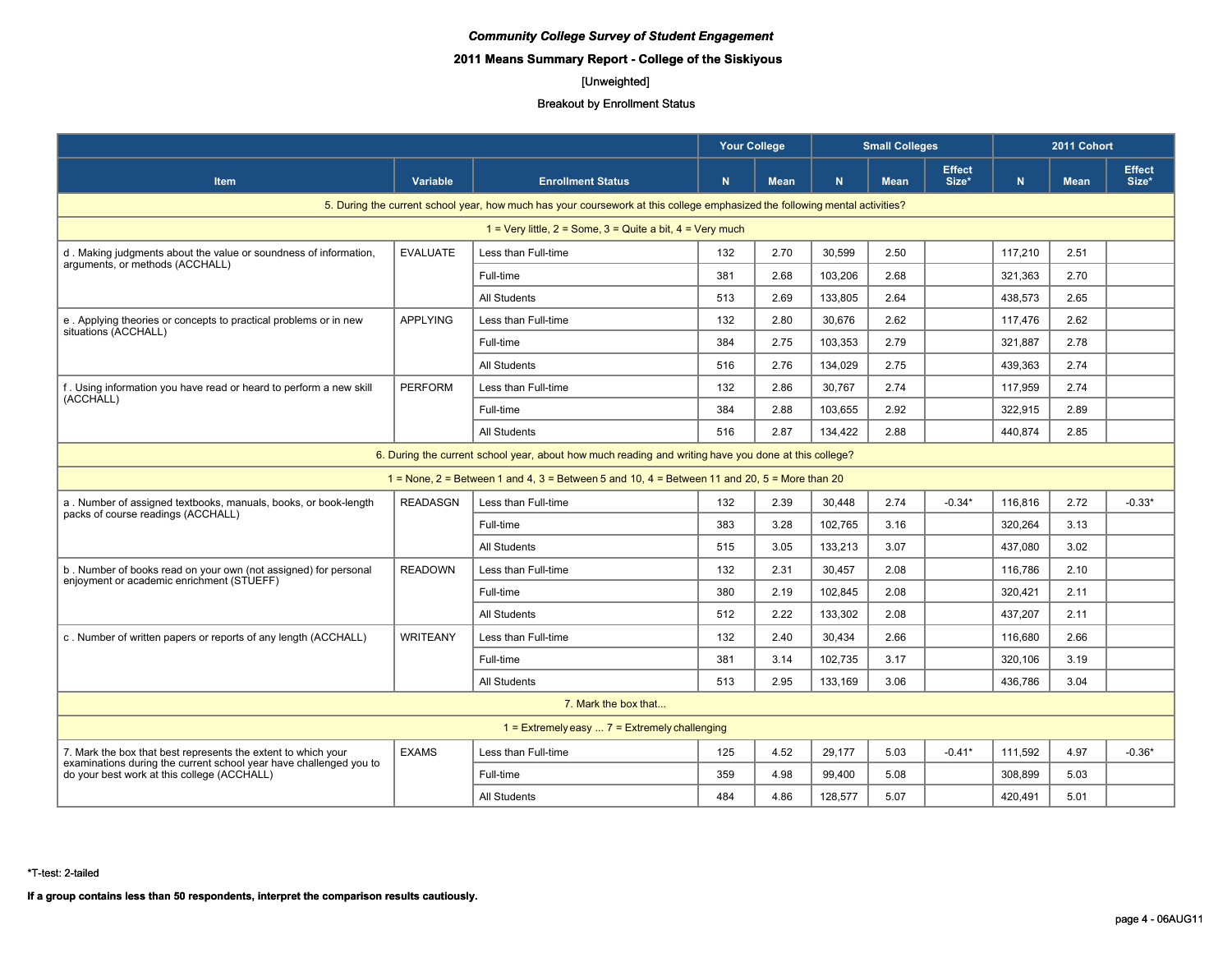# **2011 Means Summary Report - College of the Siskiyous**

# [Unweighted]

#### Breakout by Enrollment Status

|                                                                                                                      |                 |                                                                 | <b>Your College</b> |             |         | <b>Small Colleges</b> |                        | 2011 Cohort |             |                        |
|----------------------------------------------------------------------------------------------------------------------|-----------------|-----------------------------------------------------------------|---------------------|-------------|---------|-----------------------|------------------------|-------------|-------------|------------------------|
| <b>Item</b>                                                                                                          | Variable        | <b>Enrollment Status</b>                                        | N                   | <b>Mean</b> | N.      | <b>Mean</b>           | <b>Effect</b><br>Size* | N.          | <b>Mean</b> | <b>Effect</b><br>Size* |
|                                                                                                                      |                 | 9. How much does this college emphasize each of the following?  |                     |             |         |                       |                        |             |             |                        |
|                                                                                                                      |                 | 1 = Very little, $2 =$ Some, $3 =$ Quite a bit, $4 =$ Very much |                     |             |         |                       |                        |             |             |                        |
| a. Encouraging you to spend significant amounts of time studying                                                     | <b>ENVSCHOL</b> | Less than Full-time                                             | 130                 | 2.68        | 30,435  | 2.99                  | $-0.36*$               | 116.705     | 2.96        | $-0.33*$               |
| (ACCHALL)                                                                                                            |                 | Full-time                                                       | 383                 | 3.05        | 102,872 | 3.09                  |                        | 320,368     | 3.07        |                        |
|                                                                                                                      |                 | All Students                                                    | 513                 | 2.96        | 133.307 | 3.06                  |                        | 437.073     | 3.04        |                        |
| b. Providing the support you need to help you succeed at this<br>college (SUPPORT)                                   | <b>ENVSUPRT</b> | Less than Full-time                                             | 131                 | 2.86        | 30.412  | 2.98                  |                        | 116.463     | 2.95        |                        |
|                                                                                                                      |                 | Full-time                                                       | 382                 | 3.14        | 102,756 | 3.07                  |                        | 319,924     | 3.03        |                        |
|                                                                                                                      |                 | All Students                                                    | 513                 | 3.07        | 133,168 | 3.05                  |                        | 436,387     | 3.01        |                        |
| c. Encouraging contact among students from different economic,<br>social, and racial or ethnic backgrounds (SUPPORT) | <b>ENVDIVRS</b> | Less than Full-time                                             | 130                 | 2.36        | 30,226  | 2.45                  |                        | 115,884     | 2.49        |                        |
|                                                                                                                      |                 | Full-time                                                       | 383                 | 2.56        | 102.455 | 2.57                  |                        | 319.038     | 2.60        |                        |
|                                                                                                                      |                 | All Students                                                    | 513                 | 2.51        | 132.681 | 2.54                  |                        | 434.922     | 2.57        |                        |
| d. Helping you cope with your non-academic responsibilities (work,<br>family, etc.) (SUPPORT)                        | <b>ENVNACAD</b> | Less than Full-time                                             | 130                 | 1.89        | 30,221  | 1.94                  |                        | 115.819     | 1.91        |                        |
|                                                                                                                      |                 | Full-time                                                       | 382                 | 1.97        | 102,531 | 2.05                  |                        | 319,160     | 2.01        |                        |
|                                                                                                                      |                 | All Students                                                    | 512                 | 1.95        | 132,752 | 2.02                  |                        | 434,979     | 1.98        |                        |
| e. Providing the support you need to thrive socially (SUPPORT)                                                       | <b>ENVSOCAL</b> | Less than Full-time                                             | 129                 | 1.97        | 30.043  | 2.12                  |                        | 115.175     | 2.11        |                        |
|                                                                                                                      |                 | Full-time                                                       | 378                 | 2.14        | 102,105 | 2.29                  |                        | 317,739     | 2.25        |                        |
|                                                                                                                      |                 | All Students                                                    | 507                 | 2.10        | 132,148 | 2.25                  |                        | 432.914     | 2.21        |                        |
| f. Providing the financial support you need to afford your education<br>(SUPPORT)                                    | <b>FINSUPP</b>  | Less than Full-time                                             | 128                 | 2.17        | 30,151  | 2.51                  | $-0.31*$               | 115,417     | 2.42        |                        |
|                                                                                                                      |                 | Full-time                                                       | 383                 | 2.61        | 102,355 | 2.76                  |                        | 318,439     | 2.69        |                        |
|                                                                                                                      |                 | All Students                                                    | 511                 | 2.50        | 132,506 | 2.71                  |                        | 433,856     | 2.62        |                        |
| g. Using computers in academic work                                                                                  | <b>ENVCOMP</b>  | Less than Full-time                                             | 130                 | 2.85        | 30,364  | 3.12                  | $-0.30*$               | 116.372     | 3.09        |                        |
|                                                                                                                      |                 | Full-time                                                       | 383                 | 3.31        | 102,768 | 3.32                  |                        | 319.965     | 3.30        |                        |
|                                                                                                                      |                 | All Students                                                    | 513                 | 3.19        | 133,132 | 3.28                  |                        | 436,337     | 3.24        |                        |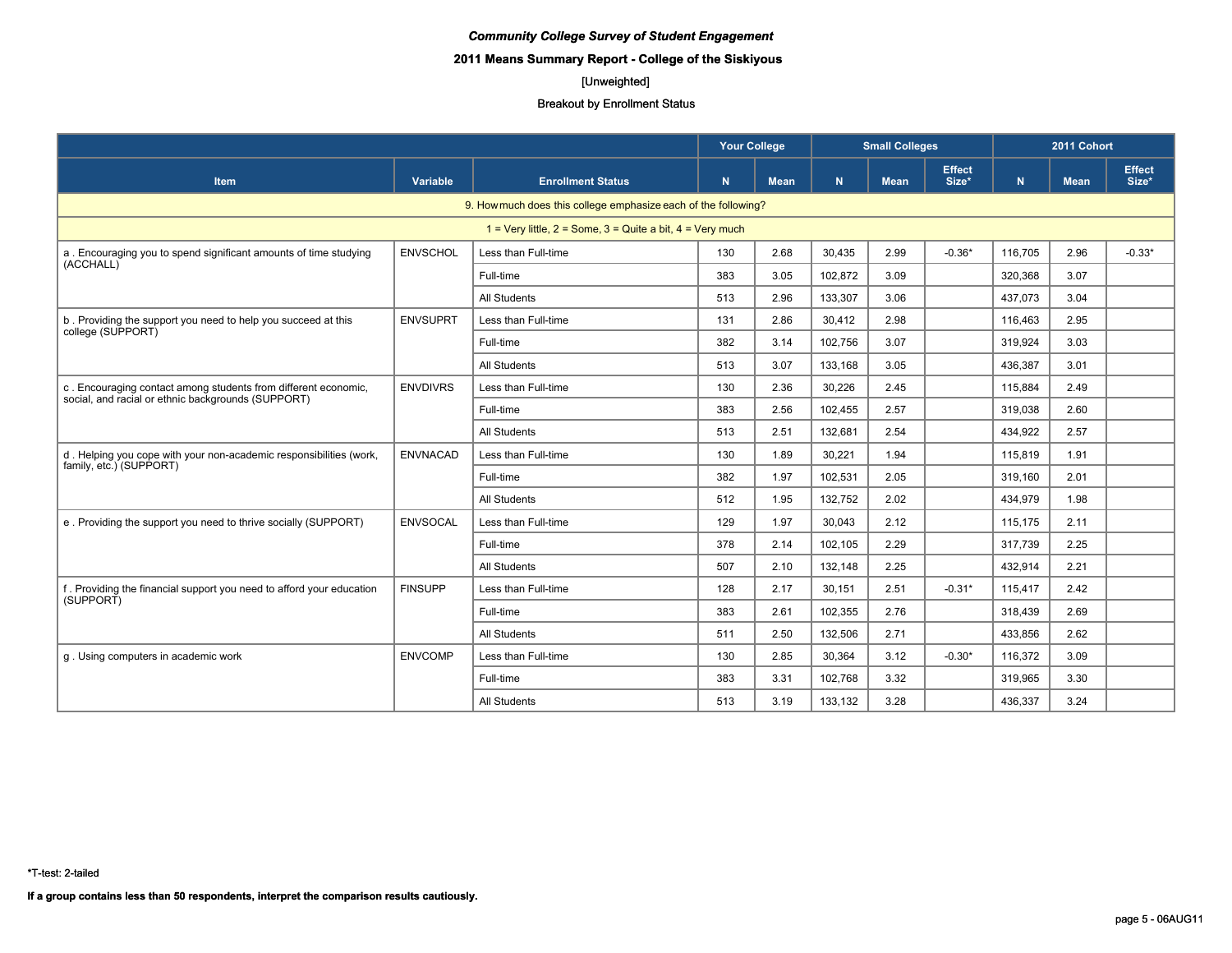# **2011 Means Summary Report - College of the Siskiyous**

# [Unweighted]

#### Breakout by Enrollment Status

|                                                                                         |                |                                                                                                         | <b>Your College</b> |             |           | <b>Small Colleges</b> |                        |             | 2011 Cohort |                        |
|-----------------------------------------------------------------------------------------|----------------|---------------------------------------------------------------------------------------------------------|---------------------|-------------|-----------|-----------------------|------------------------|-------------|-------------|------------------------|
| <b>Item</b>                                                                             | Variable       | <b>Enrollment Status</b>                                                                                | N                   | <b>Mean</b> | ${\bf N}$ | <b>Mean</b>           | <b>Effect</b><br>Size* | $\mathbf N$ | <b>Mean</b> | <b>Effect</b><br>Size* |
|                                                                                         |                | 10. About how many hours do you spend in a typical 7-day week doing each of the following?              |                     |             |           |                       |                        |             |             |                        |
|                                                                                         |                | $0 =$ None, 1 = 1-5 hours, 2 = 6-10 hours, 3 = 11-20 hours, 4 = 21-30 hours, 5 = More than 30 hours     |                     |             |           |                       |                        |             |             |                        |
| a. Preparing for class (studying, reading, writing, rehearsing, doing                   | ACADPR01       | Less than Full-time                                                                                     | 132                 | 1.76        | 30.406    | 1.89                  |                        | 116.616     | 1.85        |                        |
| homework, or other activites related to your program) (STUEFF)                          |                | Full-time                                                                                               | 382                 | 2.43        | 102,611   | 2.23                  |                        | 319,501     | 2.20        |                        |
|                                                                                         |                | All Students                                                                                            | 514                 | 2.26        | 133,017   | 2.15                  |                        | 436,117     | 2.11        |                        |
| b. Working for pay                                                                      | <b>PAYWORK</b> | Less than Full-time                                                                                     | 132                 | 2.38        | 30,286    | 3.14                  | $-0.38*$               | 116,089     | 3.17        | $-0.40*$               |
|                                                                                         |                | Full-time                                                                                               | 382                 | 1.29        | 102,324   | 2.26                  | $-0.50*$               | 318,501     | 2.35        | $-0.54*$               |
|                                                                                         |                | All Students                                                                                            | 514                 | 1.57        | 132,610   | 2.46                  | $-0.45*$               | 434,590     | 2.57        | $-0.50*$               |
| c. Participating in college-sponsored activities (organizations,                        | COCURR01       | Less than Full-time                                                                                     | 132                 | 0.32        | 30,343    | 0.19                  |                        | 116,247     | 0.19        |                        |
| campus publications, student government, intercollegiate or<br>intramural sports, etc.) |                | Full-time                                                                                               | 383                 | 0.77        | 102,447   | 0.45                  | $0.34*$                | 318,881     | 0.40        | $0.42*$                |
|                                                                                         |                | <b>All Students</b>                                                                                     | 515                 | 0.65        | 132,790   | 0.39                  | $0.30*$                | 435,128     | 0.34        | $0.38*$                |
| d. Providing care for dependents living with you (parents, children,                    | CAREDE01       | Less than Full-time                                                                                     | 131                 | 1.48        | 30,260    | 2.21                  | $-0.34*$               | 115.936     | 1.99        |                        |
| spouse, etc.)                                                                           |                | Full-time                                                                                               | 383                 | 1.51        | 102,242   | 1.78                  |                        | 318,008     | 1.60        |                        |
|                                                                                         |                | All Students                                                                                            | 514                 | 1.50        | 132,502   | 1.88                  |                        | 433,944     | 1.71        |                        |
| e. Commuting to and from classes                                                        | <b>COMMUTE</b> | Less than Full-time                                                                                     | 131                 | 1.33        | 30,350    | 1.26                  |                        | 116,122     | 1.25        |                        |
|                                                                                         |                | Full-time                                                                                               | 382                 | 1.59        | 102,367   | 1.44                  |                        | 318,455     | 1.44        |                        |
|                                                                                         |                | All Students                                                                                            | 513                 | 1.52        | 132.717   | 1.40                  |                        | 434,577     | 1.39        |                        |
|                                                                                         |                | 11. Mark the number that best represents the quality of your relationships with people at this college. |                     |             |           |                       |                        |             |             |                        |
|                                                                                         |                | $1$ = Unfriendly, unsupportive, sense of alienation $7$ = Friendly, supportive, sense of belonging      |                     |             |           |                       |                        |             |             |                        |
| a. Other students                                                                       | <b>ENVSTU</b>  | Less than Full-time                                                                                     | 132                 | 5.43        | 30,416    | 5.56                  |                        | 116,592     | 5.45        |                        |
|                                                                                         |                | Full-time                                                                                               | 381                 | 5.49        | 102,741   | 5.65                  |                        | 319.873     | 5.53        |                        |
|                                                                                         |                | All Students                                                                                            | 513                 | 5.47        | 133,157   | 5.63                  |                        | 436,465     | 5.51        |                        |
| b. Instructors                                                                          | <b>ENVFAC</b>  | Less than Full-time                                                                                     | 131                 | 5.91        | 30,420    | 5.78                  |                        | 116,639     | 5.71        |                        |
|                                                                                         |                | Full-time                                                                                               | 382                 | 5.67        | 102.771   | 5.69                  |                        | 319.878     | 5.61        |                        |
|                                                                                         |                | All Students                                                                                            | 513                 | 5.73        | 133,191   | 5.71                  |                        | 436,517     | 5.64        |                        |
| c. Administrative personnel and offices                                                 | <b>ENVADM</b>  | Less than Full-time                                                                                     | 132                 | 4.83        | 30,368    | 5.17                  |                        | 116,268     | 4.96        |                        |
|                                                                                         |                | Full-time                                                                                               | 381                 | 4.75        | 102,666   | 5.16                  | $-0.27*$               | 319,465     | 4.96        |                        |
|                                                                                         |                | All Students                                                                                            | 513                 | 4.77        | 133,034   | 5.16                  | $-0.25*$               | 435,733     | 4.96        |                        |

\*T-test: 2-tailed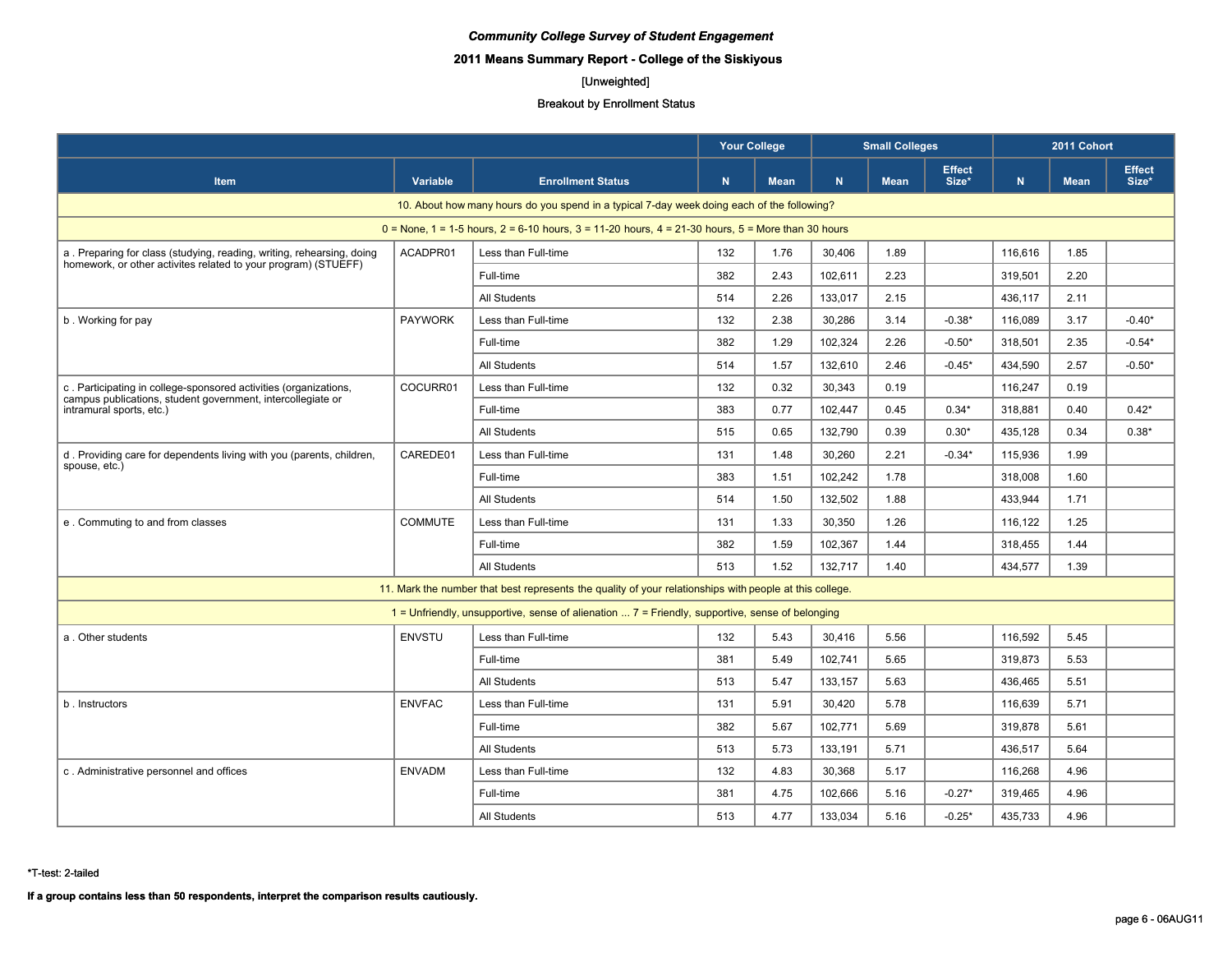# **2011 Means Summary Report - College of the Siskiyous**

# [Unweighted]

#### Breakout by Enrollment Status

|                                                       |                 |                                                                                                                                          | Your College |             |         | <b>Small Colleges</b> |                        |           | 2011 Cohort |                        |
|-------------------------------------------------------|-----------------|------------------------------------------------------------------------------------------------------------------------------------------|--------------|-------------|---------|-----------------------|------------------------|-----------|-------------|------------------------|
| <b>Item</b>                                           | Variable        | <b>Enrollment Status</b>                                                                                                                 | N            | <b>Mean</b> | N       | <b>Mean</b>           | <b>Effect</b><br>Size* | ${\bf N}$ | <b>Mean</b> | <b>Effect</b><br>Size* |
|                                                       |                 | 12. How much has your experience at this college contributed to your knowledge, skills, and personal development in the following areas? |              |             |         |                       |                        |           |             |                        |
|                                                       |                 | 1 = Very little, $2 =$ Some, $3 =$ Quite a bit, $4 =$ Very much                                                                          |              |             |         |                       |                        |           |             |                        |
| a. Acquiring a broad general education                | <b>GNGENLED</b> | Less than Full-time                                                                                                                      | 132          | 2.61        | 30,291  | 2.90                  | $-0.33*$               | 116,004   | 2.90        | $-0.33*$               |
|                                                       |                 | Full-time                                                                                                                                | 379          | 3.06        | 102,525 | 3.07                  |                        | 318,901   | 3.07        |                        |
|                                                       |                 | All Students                                                                                                                             | 511          | 2.95        | 132,816 | 3.03                  |                        | 434,905   | 3.03        |                        |
| b. Acquiring job or work-related knowledge and skills | <b>GNWORK</b>   | Less than Full-time                                                                                                                      | 129          | 2.37        | 30,229  | 2.60                  |                        | 115,733   | 2.49        |                        |
|                                                       |                 | Full-time                                                                                                                                | 377          | 2.59        | 102,373 | 2.78                  |                        | 318,311   | 2.65        |                        |
|                                                       |                 | All Students                                                                                                                             | 506          | 2.53        | 132,602 | 2.73                  | $-0.20*$               | 434,044   | 2.61        |                        |
| c. Writing clearly and effectively                    | <b>GNWRITE</b>  | Less than Full-time                                                                                                                      | 131          | 2.41        | 30,251  | 2.67                  |                        | 115,833   | 2.67        |                        |
|                                                       |                 | Full-time                                                                                                                                | 378          | 2.87        | 102,405 | 2.85                  |                        | 318,592   | 2.85        |                        |
|                                                       |                 | <b>All Students</b>                                                                                                                      | 509          | 2.75        | 132,656 | 2.81                  |                        | 434,425   | 2.80        |                        |
| d. Speaking clearly and effectively                   | <b>GNSPEAK</b>  | Less than Full-time                                                                                                                      | 131          | 2.44        | 30,230  | 2.58                  |                        | 115,716   | 2.58        |                        |
|                                                       |                 | Full-time                                                                                                                                | 378          | 2.68        | 102,378 | 2.77                  |                        | 318,445   | 2.76        |                        |
|                                                       |                 | <b>All Students</b>                                                                                                                      | 509          | 2.62        | 132,608 | 2.72                  |                        | 434,161   | 2.71        |                        |
| e. Thinking critically and analytically               | <b>GNANALY</b>  | Less than Full-time                                                                                                                      | 131          | 2.75        | 30,195  | 2.88                  |                        | 115,693   | 2.86        |                        |
|                                                       |                 | Full-time                                                                                                                                | 377          | 3.00        | 102,337 | 3.02                  |                        | 318,395   | 3.01        |                        |
|                                                       |                 | <b>All Students</b>                                                                                                                      | 508          | 2.94        | 132,532 | 2.99                  |                        | 434,088   | 2.97        |                        |
| f. Solving numerical problems                         | <b>GNSOLVE</b>  | Less than Full-time                                                                                                                      | 129          | 2.24        | 30,136  | 2.58                  | $-0.34*$               | 115,466   | 2.56        | $-0.32*$               |
|                                                       |                 | Full-time                                                                                                                                | 376          | 2.74        | 102,296 | 2.78                  |                        | 318,181   | 2.76        |                        |
|                                                       |                 | <b>All Students</b>                                                                                                                      | 505          | 2.62        | 132,432 | 2.73                  |                        | 433,647   | 2.70        |                        |
| g. Using computing and information technology         | <b>GNCMPTS</b>  | Less than Full-time                                                                                                                      | 130          | 2.46        | 30,187  | 2.73                  |                        | 115,573   | 2.68        |                        |
|                                                       |                 | Full-time                                                                                                                                | 374          | 2.75        | 102,329 | 2.94                  |                        | 318,225   | 2.88        |                        |
|                                                       |                 | <b>All Students</b>                                                                                                                      | 504          | 2.68        | 132,516 | 2.89                  | $-0.22*$               | 433,798   | 2.83        |                        |
| h. Working effectively with others                    | <b>GNOTHERS</b> | Less than Full-time                                                                                                                      | 131          | 2.55        | 30,212  | 2.73                  |                        | 115,717   | 2.69        |                        |
|                                                       |                 | Full-time                                                                                                                                | 377          | 2.80        | 102,375 | 2.89                  |                        | 318,381   | 2.85        |                        |
|                                                       |                 | <b>All Students</b>                                                                                                                      | 508          | 2.74        | 132,587 | 2.86                  |                        | 434,098   | 2.81        |                        |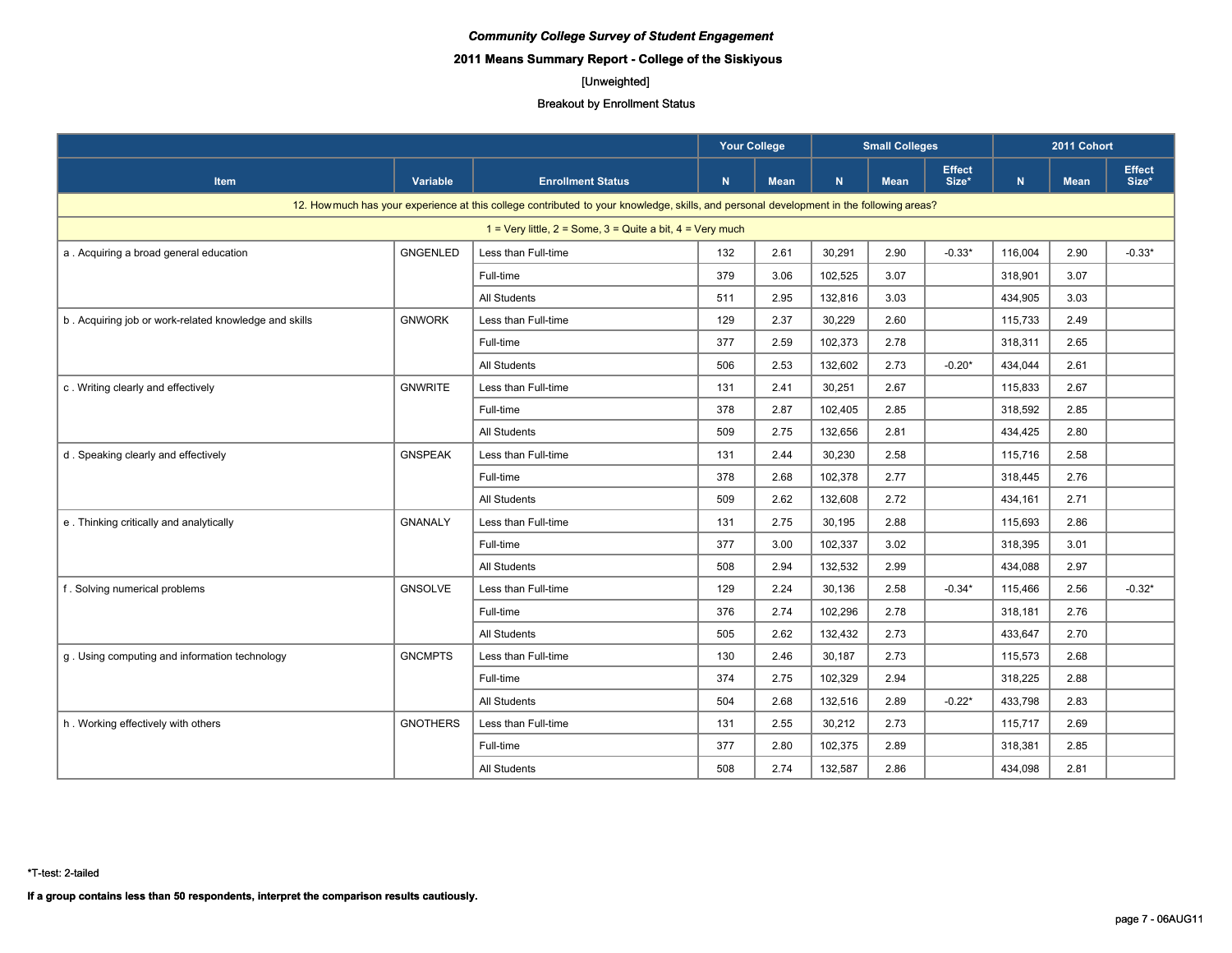# **2011 Means Summary Report - College of the Siskiyous**

# [Unweighted]

|                                                                |                 |                                                                                                                                          | <b>Your College</b> |             |         | <b>Small Colleges</b> |                        | 2011 Cohort |             |                        |
|----------------------------------------------------------------|-----------------|------------------------------------------------------------------------------------------------------------------------------------------|---------------------|-------------|---------|-----------------------|------------------------|-------------|-------------|------------------------|
| <b>Item</b>                                                    | Variable        | <b>Enrollment Status</b>                                                                                                                 | N.                  | <b>Mean</b> | N.      | <b>Mean</b>           | <b>Effect</b><br>Size* | $\mathbf N$ | <b>Mean</b> | <b>Effect</b><br>Size* |
|                                                                |                 | 12. How much has your experience at this college contributed to your knowledge, skills, and personal development in the following areas? |                     |             |         |                       |                        |             |             |                        |
|                                                                |                 | 1 = Very little, $2 =$ Some, $3 =$ Quite a bit, $4 =$ Very much                                                                          |                     |             |         |                       |                        |             |             |                        |
| i. Learning effectively on your own                            | <b>GNINQ</b>    | Less than Full-time                                                                                                                      | 131                 | 2.67        | 30,211  | 2.91                  |                        | 115,734     | 2.89        |                        |
|                                                                |                 | Full-time                                                                                                                                | 378                 | 2.93        | 102,344 | 3.01                  |                        | 318,341     | 2.99        |                        |
|                                                                |                 | All Students                                                                                                                             | 509                 | 2.87        | 132,555 | 2.99                  |                        | 434,075     | 2.96        |                        |
| j. Understanding yourself                                      | <b>GNSELF</b>   | Less than Full-time                                                                                                                      | 131                 | 2.48        | 30,173  | 2.59                  |                        | 115,501     | 2.59        |                        |
|                                                                |                 | Full-time                                                                                                                                | 374                 | 2.64        | 102,200 | 2.73                  |                        | 317,903     | 2.71        |                        |
|                                                                |                 | All Students                                                                                                                             | 505                 | 2.60        | 132,373 | 2.70                  |                        | 433,404     | 2.68        |                        |
| k. Understanding people of other racial and ethnic backgrounds | <b>GNDIVERS</b> | Less than Full-time                                                                                                                      | 128                 | 2.22        | 30,100  | 2.30                  |                        | 115,339     | 2.36        |                        |
|                                                                |                 | Full-time                                                                                                                                | 378                 | 2.52        | 102.083 | 2.46                  |                        | 317,552     | 2.49        |                        |
|                                                                |                 | All Students                                                                                                                             | 506                 | 2.44        | 132,183 | 2.42                  |                        | 432,891     | 2.46        |                        |
| . Developing a personal code of values and ethics              | <b>GNETHICS</b> | Less than Full-time                                                                                                                      | 129                 | 2.22        | 30,109  | 2.35                  |                        | 115,266     | 2.34        |                        |
|                                                                |                 | Full-time                                                                                                                                | 377                 | 2.46        | 102,148 | 2.53                  |                        | 317,646     | 2.50        |                        |
|                                                                |                 | All Students                                                                                                                             | 506                 | 2.40        | 132,257 | 2.49                  |                        | 432,912     | 2.46        |                        |
| m. Contributing to the welfare of your community               | <b>GNCOMMUN</b> | Less than Full-time                                                                                                                      | 130                 | 2.07        | 30,067  | 2.02                  |                        | 115,016     | 1.98        |                        |
|                                                                |                 | Full-time                                                                                                                                | 374                 | 2.17        | 101,933 | 2.16                  |                        | 317,009     | 2.12        |                        |
|                                                                |                 | All Students                                                                                                                             | 504                 | 2.15        | 132,000 | 2.13                  |                        | 432,025     | 2.08        |                        |
| n. Developing clearer career goals                             | CARGOAL         | Less than Full-time                                                                                                                      | 130                 | 2.42        | 30,181  | 2.64                  |                        | 115,560     | 2.61        |                        |
|                                                                |                 | Full-time                                                                                                                                | 377                 | 2.74        | 102,290 | 2.85                  |                        | 318,181     | 2.80        |                        |
|                                                                |                 | All Students                                                                                                                             | 507                 | 2.66        | 132,471 | 2.81                  |                        | 433,741     | 2.75        |                        |
| o. Gaining information about career opportunities              | <b>GAINCAR</b>  | Less than Full-time                                                                                                                      | 130                 | 2.14        | 30,223  | 2.51                  | $-0.36*$               | 115,760     | 2.47        | $-0.31*$               |
|                                                                |                 | Full-time                                                                                                                                | 377                 | 2.57        | 102,447 | 2.74                  |                        | 318,614     | 2.67        |                        |
|                                                                |                 | All Students                                                                                                                             | 507                 | 2.46        | 132,670 | 2.69                  | $-0.23*$               | 434,374     | 2.62        |                        |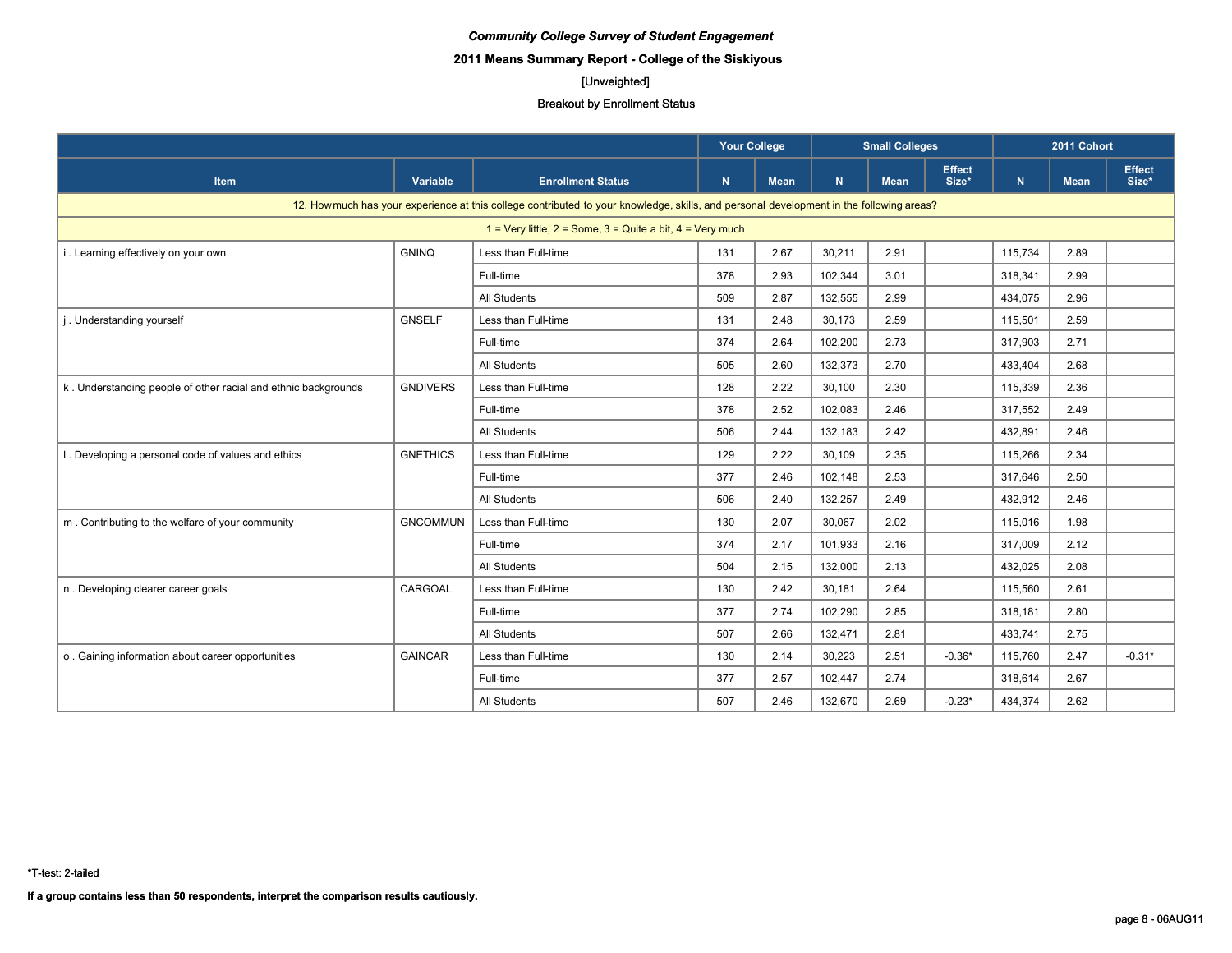# **2011 Means Summary Report - College of the Siskiyous**

# [Unweighted]

#### Breakout by Enrollment Status

|                                                |                 |                                                  | <b>Your College</b> |             |         | <b>Small Colleges</b> |                        |           | 2011 Cohort |                        |
|------------------------------------------------|-----------------|--------------------------------------------------|---------------------|-------------|---------|-----------------------|------------------------|-----------|-------------|------------------------|
| <b>Item</b>                                    | Variable        | <b>Enrollment Status</b>                         | N                   | <b>Mean</b> | N       | <b>Mean</b>           | <b>Effect</b><br>Size* | ${\bf N}$ | <b>Mean</b> | <b>Effect</b><br>Size* |
|                                                |                 | 13.1. How often you use the following services?  |                     |             |         |                       |                        |           |             |                        |
|                                                |                 | $1 =$ Rarely/Never, $2 =$ Sometimes, $3 =$ Often |                     |             |         |                       |                        |           |             |                        |
| a. Frequency: Academic advising/planning       | <b>USEACAD</b>  | Less than Full-time                              | 94                  | 1.68        | 27,004  | 1.78                  |                        | 103,028   | 1.73        |                        |
|                                                |                 | Full-time                                        | 352                 | 1.90        | 95,391  | 1.88                  |                        | 295,553   | 1.84        |                        |
|                                                |                 | All Students                                     | 446                 | 1.86        | 122,395 | 1.86                  |                        | 398,581   | 1.81        |                        |
| b. Frequency: Career counseling                | USECACOU        | Less than Full-time                              | 87                  | 1.48        | 22,736  | 1.40                  |                        | 88,383    | 1.41        |                        |
|                                                |                 | Full-time                                        | 315                 | 1.64        | 82,136  | 1.45                  | $0.29*$                | 255,847   | 1.46        | $0.28*$                |
|                                                |                 | All Students                                     | 402                 | 1.60        | 104,872 | 1.44                  | $0.26*$                | 344,230   | 1.45        | $0.25*$                |
| c. Frequency: Job placement assistance         | <b>USEJOBPL</b> | Less than Full-time                              | 64                  | 1.23        | 16,366  | 1.21                  |                        | 63,556    | 1.20        |                        |
|                                                |                 | Full-time                                        | 220                 | 1.29        | 61,915  | 1.30                  |                        | 191,162   | 1.27        |                        |
|                                                |                 | <b>All Students</b>                              | 284                 | 1.27        | 78,281  | 1.28                  |                        | 254,718   | 1.26        |                        |
| d. Frequency: Peer or other tutoring           | <b>USETUTOR</b> | Less than Full-time                              | 73                  | 1.42        | 20,757  | 1.44                  |                        | 80,569    | 1.46        |                        |
|                                                |                 | Full-time                                        | 290                 | 1.60        | 77,330  | 1.51                  |                        | 239,839   | 1.52        |                        |
|                                                |                 | <b>All Students</b>                              | 363                 | 1.56        | 98,087  | 1.49                  |                        | 320,408   | 1.50        |                        |
| e. Frequency: Skill labs (writing, math, etc.) | <b>USELAB</b>   | Less than Full-time                              | 90                  | 1.79        | 21,866  | 1.70                  |                        | 84,335    | 1.68        |                        |
|                                                |                 | Full-time                                        | 340                 | 2.05        | 81,005  | 1.82                  | $0.30*$                | 250,503   | 1.78        | $0.35*$                |
|                                                |                 | <b>All Students</b>                              | 430                 | 2.00        | 102,871 | 1.79                  | $0.26*$                | 334,838   | 1.75        | $0.31*$                |
| f. Frequency: Child care                       | <b>USECHLD</b>  | Less than Full-time                              | 50                  | 1.10        | 12,522  | 1.19                  |                        | 48,107    | 1.16        |                        |
|                                                |                 | Full-time                                        | 138                 | 1.28        | 44,052  | 1.22                  |                        | 137,046   | 1.19        |                        |
|                                                |                 | <b>All Students</b>                              | 188                 | 1.23        | 56,574  | 1.22                  |                        | 185,153   | 1.18        |                        |
| g. Frequency: Financial aid advising           | <b>USEFAADV</b> | Less than Full-time                              | 81                  | 1.72        | 23,516  | 1.87                  |                        | 87,276    | 1.81        |                        |
|                                                |                 | Full-time                                        | 322                 | 1.99        | 87,330  | 1.98                  |                        | 262,147   | 1.94        |                        |
|                                                |                 | <b>All Students</b>                              | 403                 | 1.94        | 110,846 | 1.95                  |                        | 349,423   | 1.91        |                        |
| h. Frequency: Computer lab                     | <b>USECOMLB</b> | Less than Full-time                              | 92                  | 1.83        | 24,948  | 2.02                  |                        | 94,434    | 1.99        |                        |
|                                                |                 | Full-time                                        | 339                 | 2.12        | 91,875  | 2.24                  |                        | 282,934   | 2.20        |                        |
|                                                |                 | All Students                                     | 431                 | 2.06        | 116,823 | 2.19                  |                        | 377,368   | 2.15        |                        |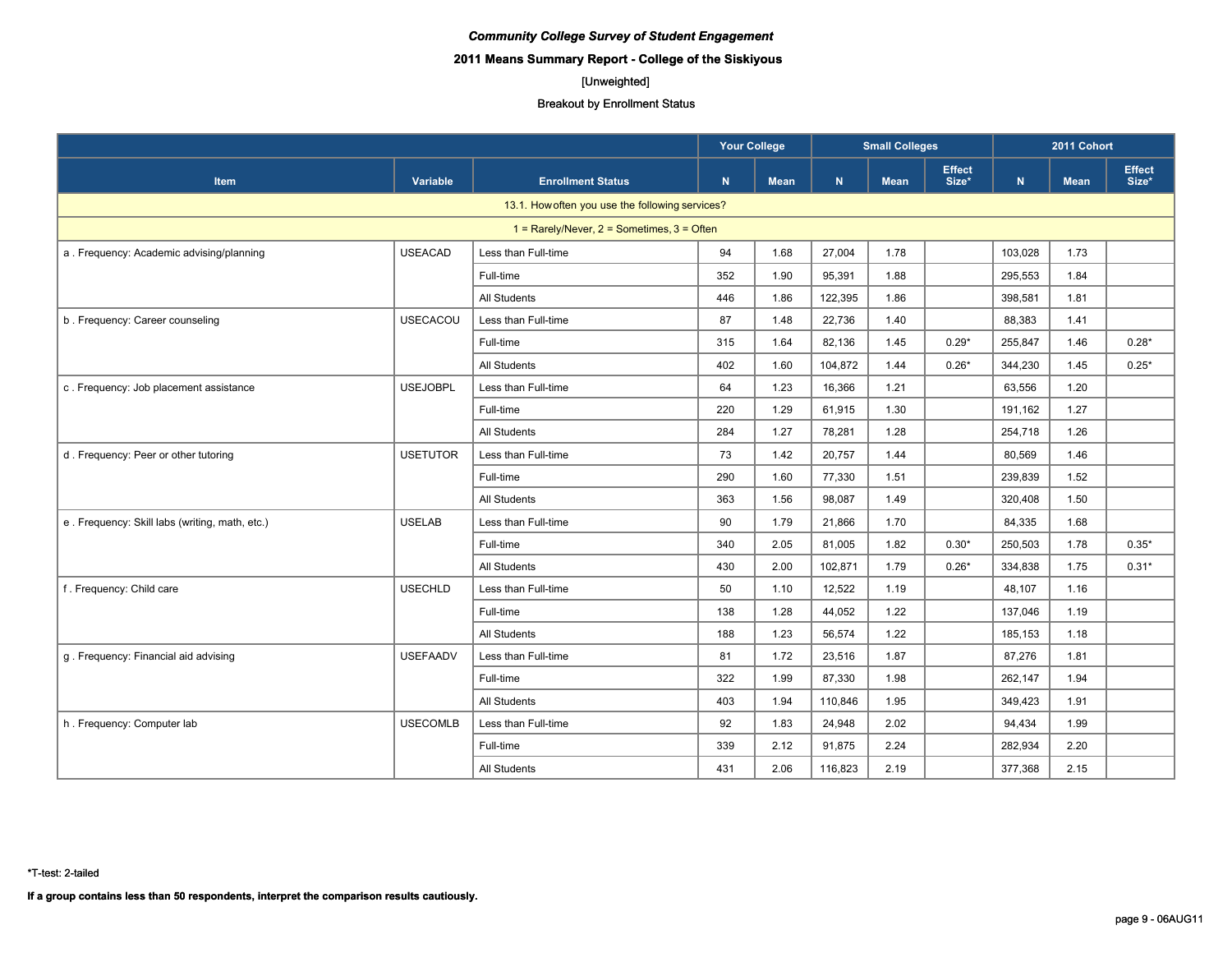# **2011 Means Summary Report - College of the Siskiyous**

# [Unweighted]

#### Breakout by Enrollment Status

|                                                     |                 | <b>Your College</b><br><b>Small Colleges</b><br>2011 Cohort |     |             |         |             |                        |         |             |                        |
|-----------------------------------------------------|-----------------|-------------------------------------------------------------|-----|-------------|---------|-------------|------------------------|---------|-------------|------------------------|
| <b>Item</b>                                         | Variable        | <b>Enrollment Status</b>                                    | N   | <b>Mean</b> | N       | <b>Mean</b> | <b>Effect</b><br>Size* | N.      | <b>Mean</b> | <b>Effect</b><br>Size* |
|                                                     |                 | 13.1. How often you use the following services?             |     |             |         |             |                        |         |             |                        |
|                                                     |                 | $1 =$ Rarely/Never, $2 =$ Sometimes, $3 =$ Often            |     |             |         |             |                        |         |             |                        |
| i. Frequency: Student organizations                 | <b>USESTORG</b> | Less than Full-time                                         | 67  | 1.33        | 17,201  | 1.29        |                        | 65.658  | 1.28        |                        |
|                                                     |                 | Full-time                                                   | 235 | 1.50        | 68,823  | 1.48        |                        | 208,866 | 1.43        |                        |
|                                                     |                 | <b>All Students</b>                                         | 302 | 1.46        | 86,024  | 1.44        |                        | 274,524 | 1.40        |                        |
| j. Frequency: Transfer credit assistance            | <b>USETRCRD</b> | Less than Full-time                                         | 73  | 1.58        | 18,248  | 1.51        |                        | 70,743  | 1.49        |                        |
|                                                     |                 | Full-time                                                   | 249 | 1.67        | 65,184  | 1.56        |                        | 208,339 | 1.56        |                        |
|                                                     |                 | <b>All Students</b>                                         | 322 | 1.65        | 83,432  | 1.55        |                        | 279.082 | 1.54        |                        |
| k. Frequency: Services for people with disabilities | <b>USEDISAB</b> | Less than Full-time                                         | 60  | 1.33        | 12,160  | 1.29        |                        | 46,968  | 1.28        |                        |
|                                                     |                 | Full-time                                                   | 158 | 1.58        | 43,309  | 1.33        | $0.38*$                | 136,096 | 1.31        | $0.41*$                |
|                                                     |                 | All Students                                                | 218 | 1.51        | 55,469  | 1.32        | $0.29*$                | 183,064 | 1.30        | $0.33*$                |
|                                                     |                 | 13.2. How satisfied you are with the services?              |     |             |         |             |                        |         |             |                        |
|                                                     |                 | 1 = Not at all, $2 =$ Somewhat, $3 =$ Very                  |     |             |         |             |                        |         |             |                        |
| a . Satisfaction: Academic advising/planning        | <b>SATACAD</b>  | Less than Full-time                                         | 78  | 2.17        | 23,830  | 2.27        |                        | 88,910  | 2.21        |                        |
|                                                     |                 | Full-time                                                   | 324 | 2.34        | 87,901  | 2.31        |                        | 267,399 | 2.24        |                        |
|                                                     |                 | All Students                                                | 402 | 2.30        | 111,731 | 2.30        |                        | 356,309 | 2.23        |                        |
| b. Satisfaction: Career counseling                  | SATCACOU        | Less than Full-time                                         | 61  | 2.07        | 15,954  | 2.06        |                        | 61,598  | 2.04        |                        |
|                                                     |                 | Full-time                                                   | 267 | 2.14        | 61,866  | 2.08        |                        | 187,676 | 2.06        |                        |
|                                                     |                 | All Students                                                | 328 | 2.13        | 77,820  | 2.08        |                        | 249,274 | 2.06        |                        |
| c. Satisfaction: Job placement assistance           | <b>SATJOBPL</b> | Less than Full-time                                         | 38  | 1.79        | 9,630   | 1.80        |                        | 36,015  | 1.77        |                        |
|                                                     |                 | Full-time                                                   | 162 | 1.86        | 42,267  | 1.88        |                        | 122,238 | 1.84        |                        |
|                                                     |                 | All Students                                                | 200 | 1.85        | 51,897  | 1.87        |                        | 158,253 | 1.83        |                        |
| d. Satisfaction: Peer or other tutoring             | <b>SATTUTOR</b> | Less than Full-time                                         | 41  | 2.27        | 13,353  | 2.17        |                        | 52,121  | 2.16        |                        |
|                                                     |                 | Full-time                                                   | 223 | 2.26        | 55,391  | 2.21        |                        | 168,568 | 2.20        |                        |
|                                                     |                 | All Students                                                | 264 | 2.26        | 68,744  | 2.20        |                        | 220,689 | 2.19        |                        |
| e. Satisfaction: Skill labs (writing, math, etc.)   | <b>SATLAB</b>   | Less than Full-time                                         | 64  | 2.42        | 15,624  | 2.27        |                        | 59,509  | 2.26        |                        |
|                                                     |                 | Full-time                                                   | 298 | 2.52        | 63,406  | 2.30        | $0.34*$                | 190,762 | 2.29        | $0.34*$                |
|                                                     |                 | All Students                                                | 362 | 2.50        | 79,030  | 2.29        | $0.32*$                | 250,271 | 2.28        | $0.33*$                |

\*T-test: 2-tailed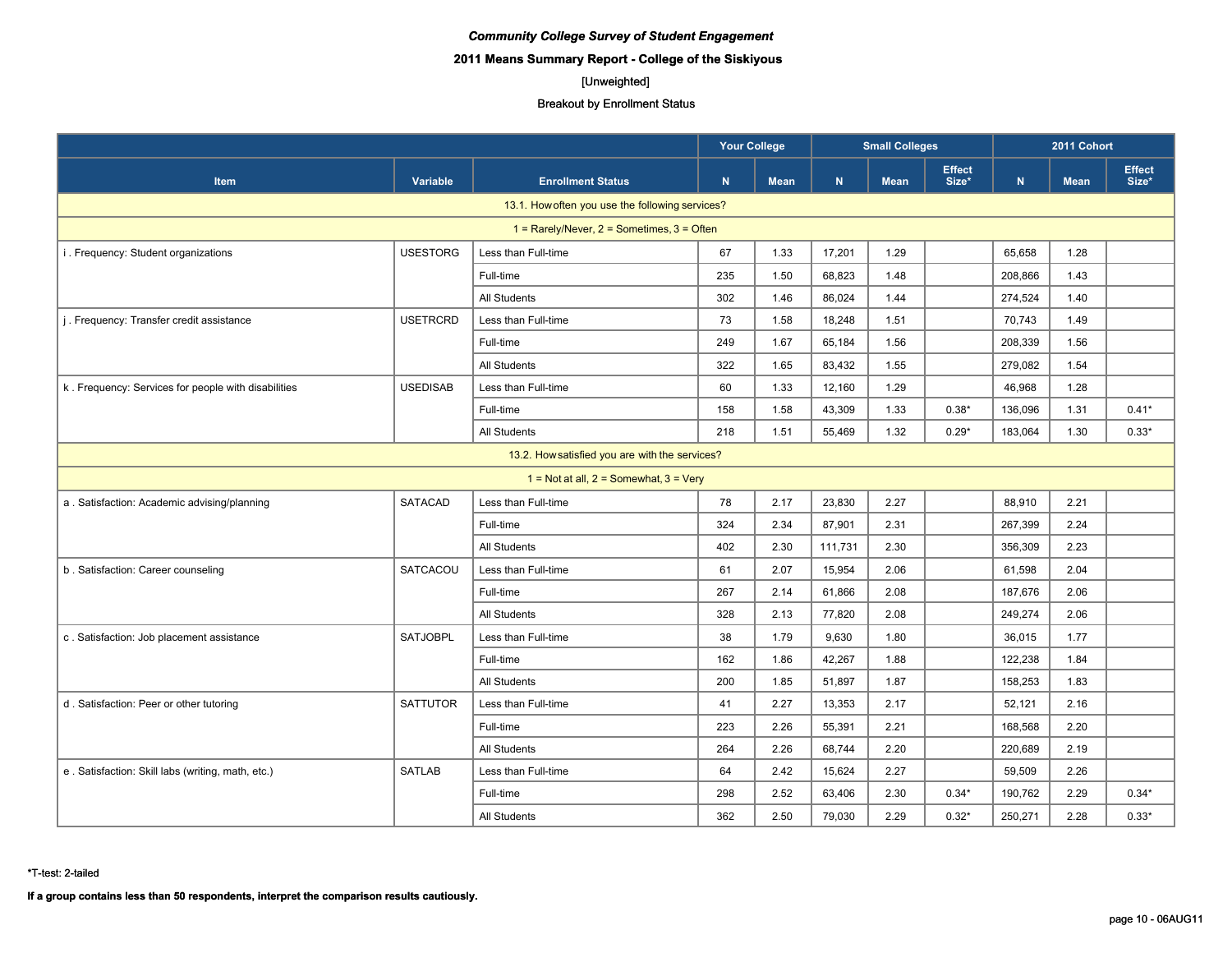# **2011 Means Summary Report - College of the Siskiyous**

# [Unweighted]

#### Breakout by Enrollment Status

|                                                        |                 |                                                | <b>Your College</b><br><b>Small Colleges</b> |      |             |             | 2011 Cohort            |           |             |                        |
|--------------------------------------------------------|-----------------|------------------------------------------------|----------------------------------------------|------|-------------|-------------|------------------------|-----------|-------------|------------------------|
| <b>Item</b>                                            | Variable        | <b>Enrollment Status</b>                       | N                                            | Mean | $\mathbf N$ | <b>Mean</b> | <b>Effect</b><br>Size* | ${\bf N}$ | <b>Mean</b> | <b>Effect</b><br>Size* |
|                                                        |                 | 13.2. How satisfied you are with the services? |                                              |      |             |             |                        |           |             |                        |
|                                                        |                 | $1 = Not at all, 2 = Somewhat, 3 = Very$       |                                              |      |             |             |                        |           |             |                        |
| f. Satisfaction: Child care                            | <b>SATCHLD</b>  | Less than Full-time                            | 20                                           | 1.60 | 5,948       | 1.79        |                        | 21,849    | 1.75        |                        |
|                                                        |                 | Full-time                                      | 84                                           | 1.96 | 24,182      | 1.83        |                        | 69,016    | 1.81        |                        |
|                                                        |                 | All Students                                   | 104                                          | 1.89 | 30,130      | 1.82        |                        | 90,865    | 1.79        |                        |
| g. Satisfaction: Financial aid advising                | SATFAADV        | Less than Full-time                            | 61                                           | 2.11 | 19,588      | 2.26        |                        | 69,951    | 2.19        |                        |
|                                                        |                 | Full-time                                      | 302                                          | 2.23 | 77,887      | 2.32        |                        | 226,195   | 2.26        |                        |
|                                                        |                 | All Students                                   | 363                                          | 2.21 | 97,475      | 2.31        |                        | 296,146   | 2.25        |                        |
| h. Satisfaction: Computer lab                          | <b>SATCOMLB</b> | Less than Full-time                            | 73                                           | 2.47 | 21,138      | 2.50        |                        | 78,413    | 2.47        |                        |
|                                                        |                 | Full-time                                      | 309                                          | 2.52 | 84,192      | 2.53        |                        | 254,316   | 2.52        |                        |
|                                                        |                 | All Students                                   | 382                                          | 2.51 | 105,330     | 2.52        |                        | 332,729   | 2.51        |                        |
| i. Satisfaction: Student organizations                 | <b>SATSTORG</b> | Less than Full-time                            | 40                                           | 1.93 | 10,032      | 1.97        |                        | 37,302    | 1.94        |                        |
|                                                        |                 | Full-time                                      | 174                                          | 2.05 | 48,710      | 2.07        |                        | 140,165   | 2.05        |                        |
|                                                        |                 | All Students                                   | 214                                          | 2.03 | 58,742      | 2.06        |                        | 177,467   | 2.02        |                        |
| j. Satisfaction: Transfer credit assistance            | <b>SATTRCRD</b> | Less than Full-time                            | 50                                           | 2.04 | 13,088      | 2.09        |                        | 49,575    | 2.06        |                        |
|                                                        |                 | Full-time                                      | 218                                          | 2.18 | 49,943      | 2.10        |                        | 155,826   | 2.08        |                        |
|                                                        |                 | All Students                                   | 268                                          | 2.15 | 63,031      | 2.10        |                        | 205,401   | 2.07        |                        |
| k. Satisfaction: Services for people with disabilities | <b>SATDISAB</b> | Less than Full-time                            | 34                                           | 2.12 | 6,899       | 2.03        |                        | 25,745    | 2.01        |                        |
|                                                        |                 | Full-time                                      | 124                                          | 2.13 | 27,974      | 2.07        |                        | 82,292    | 2.05        |                        |
|                                                        |                 | All Students                                   | 158                                          | 2.13 | 34,873      | 2.06        |                        | 108,037   | 2.04        |                        |
|                                                        |                 | 13.3. How important the services are to you?   |                                              |      |             |             |                        |           |             |                        |
|                                                        |                 | $1 = Not at all, 2 = Somewhat, 3 = Very$       |                                              |      |             |             |                        |           |             |                        |
| a. Importance: Academic advising/planning              | <b>IMPACAD</b>  | Less than Full-time                            | 120                                          | 2.27 | 28,873      | 2.53        | $-0.38*$               | 110,267   | 2.52        | $-0.38*$               |
|                                                        |                 | Full-time                                      | 362                                          | 2.53 | 98,418      | 2.61        |                        | 305,333   | 2.60        |                        |
|                                                        |                 | All Students                                   | 482                                          | 2.46 | 127,291     | 2.59        |                        | 415,600   | 2.58        |                        |
| b. Importance: Career counseling                       | <b>IMPCACOU</b> | Less than Full-time                            | 123                                          | 2.10 | 28,455      | 2.26        |                        | 108,665   | 2.29        |                        |
|                                                        |                 | Full-time                                      | 357                                          | 2.35 | 97,178      | 2.34        |                        | 301,321   | 2.35        |                        |
|                                                        |                 | All Students                                   | 480                                          | 2.29 | 125,633     | 2.32        |                        | 409,986   | 2.34        |                        |

\*T-test: 2-tailed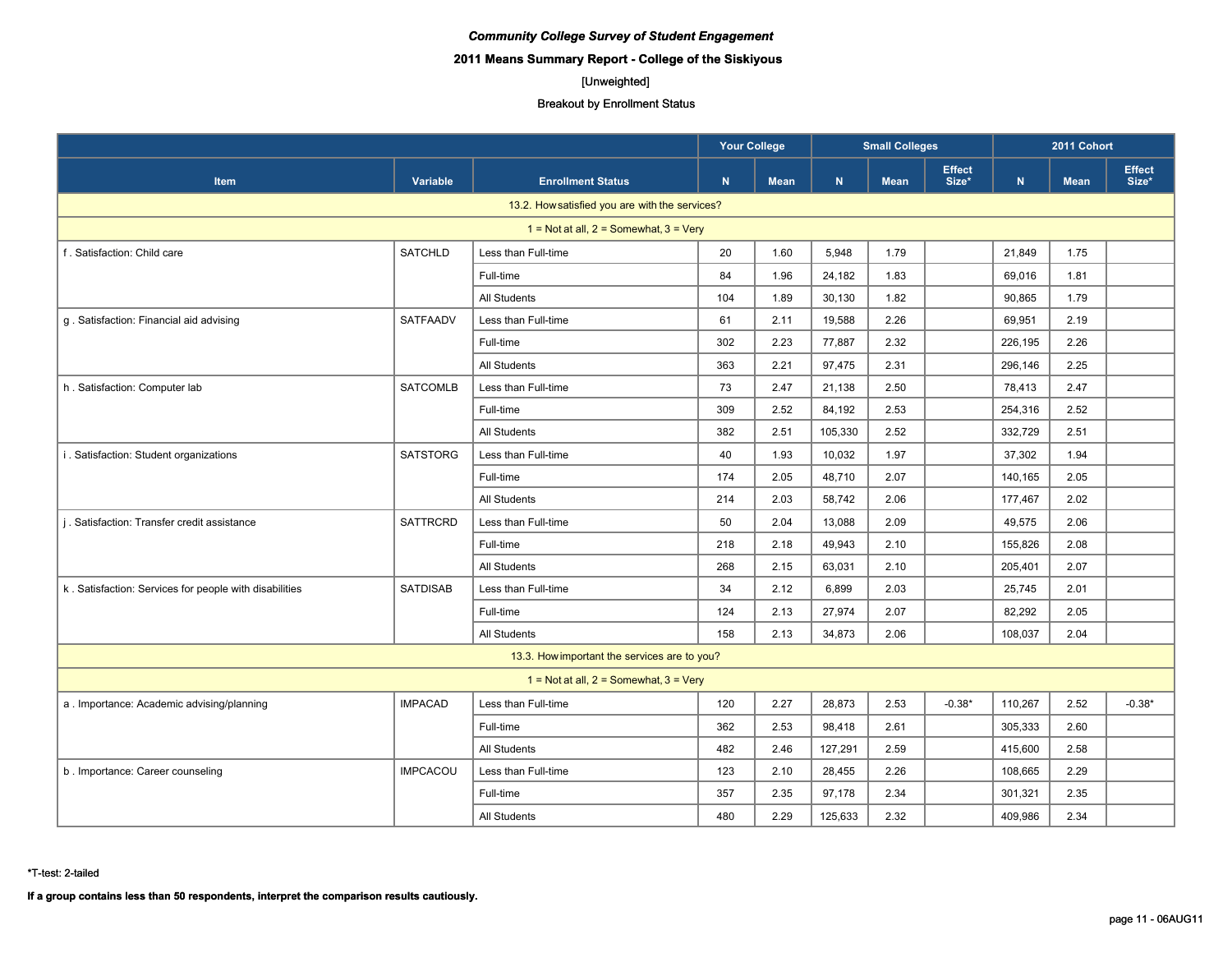# **2011 Means Summary Report - College of the Siskiyous**

# [Unweighted]

#### Breakout by Enrollment Status

|                                                 |                 |                                              | <b>Your College</b><br><b>Small Colleges</b> |             |         | 2011 Cohort |                        |           |             |                        |
|-------------------------------------------------|-----------------|----------------------------------------------|----------------------------------------------|-------------|---------|-------------|------------------------|-----------|-------------|------------------------|
| Item                                            | <b>Variable</b> | <b>Enrollment Status</b>                     | N                                            | <b>Mean</b> | N       | <b>Mean</b> | <b>Effect</b><br>Size* | ${\bf N}$ | <b>Mean</b> | <b>Effect</b><br>Size* |
|                                                 |                 | 13.3. How important the services are to you? |                                              |             |         |             |                        |           |             |                        |
|                                                 |                 | $1 = Not at all, 2 = Somewhat, 3 = Very$     |                                              |             |         |             |                        |           |             |                        |
| c. Importance: Job placement assistance         | <b>IMPJOBPL</b> | Less than Full-time                          | 118                                          | 1.86        | 28,042  | 2.05        |                        | 107,007   | 2.04        |                        |
|                                                 |                 | Full-time                                    | 357                                          | 2.08        | 96,013  | 2.16        |                        | 297,444   | 2.13        |                        |
|                                                 |                 | All Students                                 | 475                                          | 2.03        | 124,055 | 2.14        |                        | 404,451   | 2.11        |                        |
| d. Importance: Peer or other tutoring           | <b>IMPTUTOR</b> | Less than Full-time                          | 120                                          | 1.93        | 28,026  | 2.09        |                        | 107,028   | 2.11        |                        |
|                                                 |                 | Full-time                                    | 354                                          | 2.25        | 96,024  | 2.19        |                        | 297,577   | 2.19        |                        |
|                                                 |                 | All Students                                 | 474                                          | 2.17        | 124,050 | 2.16        |                        | 404,605   | 2.17        |                        |
| e. Importance: Skill labs (writing, math, etc.) | <b>IMPLAB</b>   | Less than Full-time                          | 122                                          | 2.11        | 27,946  | 2.17        |                        | 106,601   | 2.19        |                        |
|                                                 |                 | Full-time                                    | 351                                          | 2.53        | 95,559  | 2.27        | $0.34*$                | 296,331   | 2.27        | $0.34*$                |
|                                                 |                 | <b>All Students</b>                          | 473                                          | 2.42        | 123,505 | 2.25        | $0.22*$                | 402,932   | 2.25        | $0.22*$                |
| f. Importance: Child care                       | <b>IMPCHLD</b>  | Less than Full-time                          | 122                                          | 1.66        | 27,741  | 1.74        |                        | 105,864   | 1.73        |                        |
|                                                 |                 | Full-time                                    | 350                                          | 1.88        | 94,982  | 1.78        |                        | 294,155   | 1.77        |                        |
|                                                 |                 | <b>All Students</b>                          | 472                                          | 1.82        | 122,723 | 1.77        |                        | 400,019   | 1.76        |                        |
| g. Importance: Financial aid advising           | <b>IMPFAADV</b> | Less than Full-time                          | 119                                          | 2.12        | 28,161  | 2.44        | $-0.41*$               | 107,225   | 2.41        | $-0.36*$               |
|                                                 |                 | Full-time                                    | 358                                          | 2.61        | 96,308  | 2.59        |                        | 298,015   | 2.54        |                        |
|                                                 |                 | <b>All Students</b>                          | 477                                          | 2.49        | 124,469 | 2.55        |                        | 405,240   | 2.51        |                        |
| h. Importance: Computer lab                     | <b>IMPCOMLB</b> | Less than Full-time                          | 122                                          | 2.15        | 28,200  | 2.40        | $-0.33*$               | 107,451   | 2.38        | $-0.31*$               |
|                                                 |                 | Full-time                                    | 357                                          | 2.52        | 96,572  | 2.56        |                        | 298,975   | 2.54        |                        |
|                                                 |                 | <b>All Students</b>                          | 479                                          | 2.42        | 124,772 | 2.52        |                        | 406,426   | 2.50        |                        |
| i. Importance: Student organizations            | <b>IMPSTORG</b> | Less than Full-time                          | 120                                          | 1.70        | 27,669  | 1.79        |                        | 105,526   | 1.80        |                        |
|                                                 |                 | Full-time                                    | 350                                          | 1.97        | 95,000  | 1.95        |                        | 293,993   | 1.93        |                        |
|                                                 |                 | <b>All Students</b>                          | 470                                          | 1.90        | 122,669 | 1.91        |                        | 399,519   | 1.90        |                        |
| j. Importance: Transfer credit assistance       | <b>IMPTRCRD</b> | Less than Full-time                          | 120                                          | 2.03        | 28,043  | 2.18        |                        | 106,903   | 2.21        |                        |
|                                                 |                 | Full-time                                    | 351                                          | 2.34        | 95,866  | 2.26        |                        | 297,143   | 2.30        |                        |
|                                                 |                 | All Students                                 | 471                                          | 2.26        | 123,909 | 2.24        |                        | 404,046   | 2.27        |                        |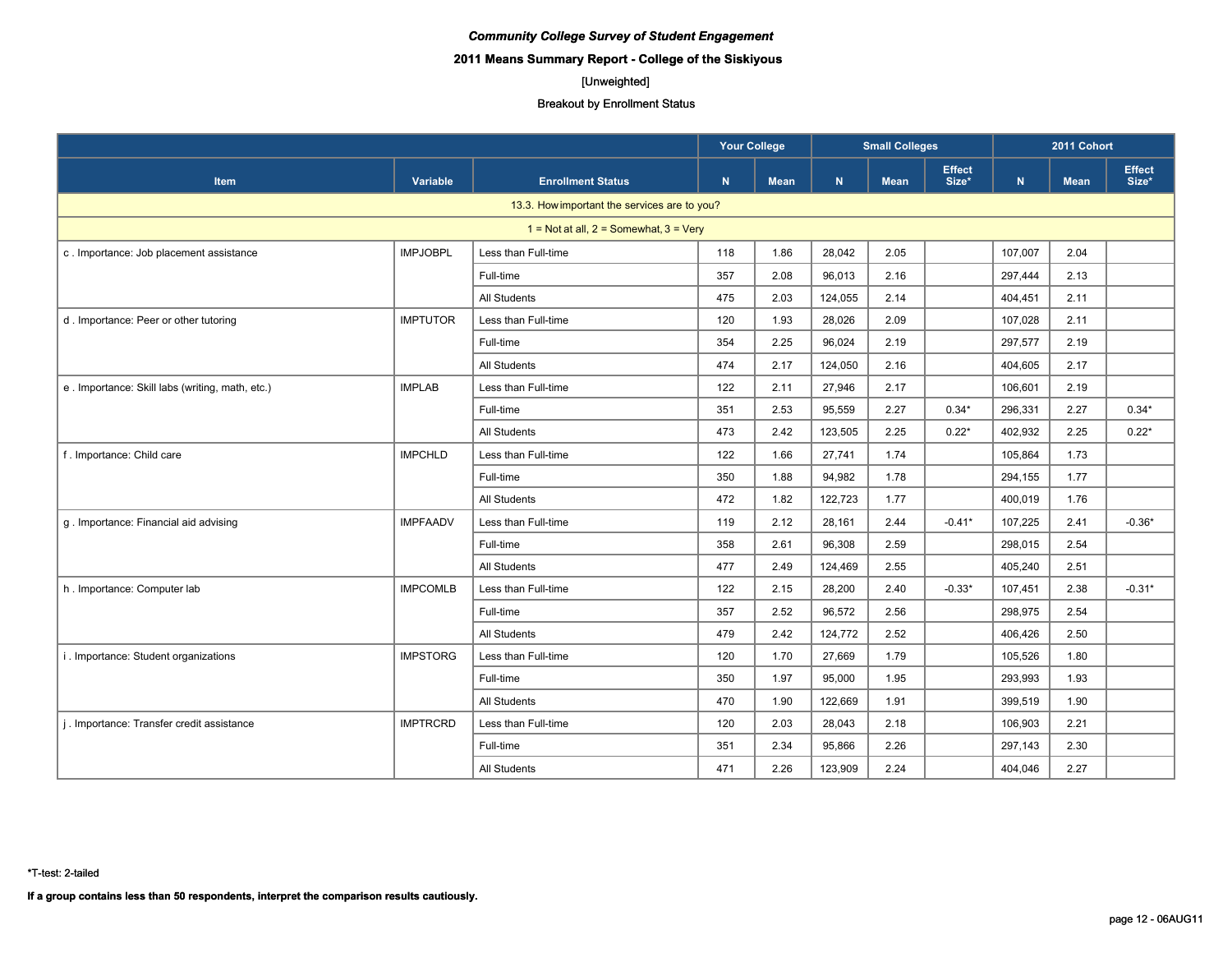# **2011 Means Summary Report - College of the Siskiyous**

# [Unweighted]

|                                                                                                             |                 |                          | <b>Your College</b> |             | <b>Small Colleges</b> |             |                        | 2011 Cohort |             |                        |  |
|-------------------------------------------------------------------------------------------------------------|-----------------|--------------------------|---------------------|-------------|-----------------------|-------------|------------------------|-------------|-------------|------------------------|--|
| <b>Item</b>                                                                                                 | Variable        | <b>Enrollment Status</b> | N                   | <b>Mean</b> | N                     | <b>Mean</b> | <b>Effect</b><br>Size* | $\mathbf N$ | <b>Mean</b> | <b>Effect</b><br>Size* |  |
| 13.3. How important the services are to you?                                                                |                 |                          |                     |             |                       |             |                        |             |             |                        |  |
| $1 = Not at all, 2 = Somewhat, 3 = Very$                                                                    |                 |                          |                     |             |                       |             |                        |             |             |                        |  |
| k. Importance: Services for people with disabilities                                                        | <b>IMPDISAB</b> | Less than Full-time      | 120                 | 1.97        | 27,924                | 2.02        |                        | 106,517     | 2.02        |                        |  |
|                                                                                                             |                 | Full-time                | 350                 | 2.11        | 95,527                | 2.09        |                        | 295,856     | 2.08        |                        |  |
|                                                                                                             |                 | <b>All Students</b>      | 470                 | 2.07        | 123,451               | 2.08        |                        | 402,373     | 2.07        |                        |  |
| 14. How likely is it that the following issues would cause you to withdraw from class or from this college? |                 |                          |                     |             |                       |             |                        |             |             |                        |  |
| 1 = Not likely, $2 =$ Somewhat likely, $3 =$ Likely, $4 =$ Very likely                                      |                 |                          |                     |             |                       |             |                        |             |             |                        |  |
| a. Working full-time                                                                                        | <b>WRKFULL</b>  | Less than Full-time      | 127                 | 2.50        | 30,320                | 2.20        |                        | 115,938     | 2.24        |                        |  |
|                                                                                                             |                 | Full-time                | 377                 | 2.19        | 102,369               | 2.12        |                        | 318,160     | 2.13        |                        |  |
|                                                                                                             |                 | All Students             | 504                 | 2.27        | 132,689               | 2.14        |                        | 434,098     | 2.16        |                        |  |
| b. Caring for dependents                                                                                    | CAREDEP         | Less than Full-time      | 127                 | 2.00        | 30,257                | 1.94        |                        | 115,575     | 1.94        |                        |  |
|                                                                                                             |                 | Full-time                | 378                 | 1.98        | 102,171               | 1.90        |                        | 317,457     | 1.89        |                        |  |
|                                                                                                             |                 | All Students             | 505                 | 1.98        | 132,428               | 1.91        |                        | 433,032     | 1.90        |                        |  |
| c. Academically unprepared                                                                                  | <b>ACADUNP</b>  | Less than Full-time      | 128                 | 1.57        | 30,141                | 1.63        |                        | 115,053     | 1.67        |                        |  |
|                                                                                                             |                 | Full-time                | 377                 | 1.64        | 101,887               | 1.65        |                        | 316,467     | 1.68        |                        |  |
|                                                                                                             |                 | All Students             | 505                 | 1.62        | 132,028               | 1.65        |                        | 431,520     | 1.68        |                        |  |
| d. Lack of finances                                                                                         | <b>LACKFIN</b>  | Less than Full-time      | 127                 | 2.43        | 30,226                | 2.51        |                        | 115,499     | 2.51        |                        |  |
|                                                                                                             |                 | Full-time                | 378                 | 2.65        | 102,118               | 2.50        |                        | 317,309     | 2.49        |                        |  |
|                                                                                                             |                 | All Students             | 505                 | 2.60        | 132,344               | 2.50        |                        | 432,808     | 2.49        |                        |  |
| e. Transfer to a 4-year college                                                                             | <b>TRANSFER</b> | Less than Full-time      | 128                 | 2.13        | 30,234                | 2.20        |                        | 115,504     | 2.36        |                        |  |
|                                                                                                             |                 | Full-time                | 380                 | 2.67        | 102,210               | 2.37        | $0.25*$                | 317,738     | 2.57        |                        |  |
|                                                                                                             |                 | <b>All Students</b>      | 508                 | 2.53        | 132.444               | 2.33        |                        | 433,242     | 2.51        |                        |  |
| 15. How supportive are your                                                                                 |                 |                          |                     |             |                       |             |                        |             |             |                        |  |
| 1 = Not very, $2 =$ Somewhat, $3 =$ Quite a bit, $4 =$ Extremely                                            |                 |                          |                     |             |                       |             |                        |             |             |                        |  |
| 15. How supportive are your friends of your attending this college?                                         | <b>FRNDSUPP</b> | Less than Full-time      | 130                 | 3.16        | 30,383                | 3.29        |                        | 116,130     | 3.24        |                        |  |
|                                                                                                             |                 | Full-time                | 378                 | 3.28        | 102,507               | 3.30        |                        | 318,705     | 3.26        |                        |  |
|                                                                                                             |                 | All Students             | 508                 | 3.25        | 132,890               | 3.30        |                        | 434,835     | 3.25        |                        |  |